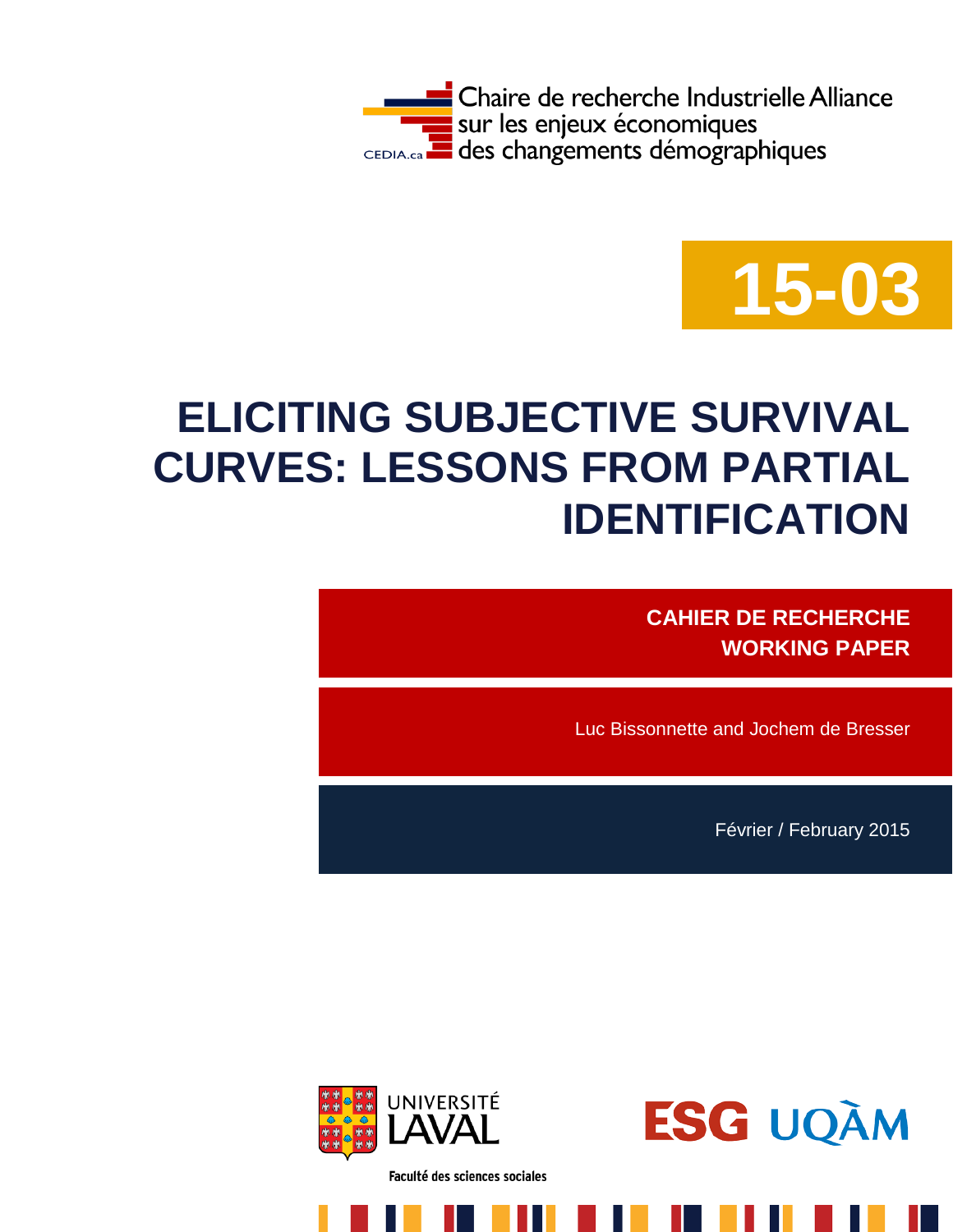La Chaire de recherche Industrielle Alliance sur les enjeux économiques des changements démographiques est une chaire bi-institutionnelle qui s'appuie sur un partenariat avec les organisations suivantes :

**- Centre interuniversitaire de recherche en analyse des organisations (CIRANO) - Industrielle Alliance, Assurance et services financiers inc. - Régie des rentes du Québec**

> Les opinions et analyses contenues dans les cahiers de recherche de la Chaire ne peuvent en aucun cas être attribuées aux partenaires ni à la Chaire elle-même et elles n'engagent que leurs auteurs.

Opinions and analyses contained in the Chair's working papers cannot be attributed to the Chair or its partners and are the sole responsibility of the authors.

© 2015 Luc Bissonnette and Jochem de Bresser. Tous droits réservés. All rights reserved. Reproduction partielle permise avec citation du document source, incluant la notice ©. Short sections may be quoted without explicit permission, if full credit, including  $©$  notice, is given to the source.

Dépôt légal : 1<sup>er</sup> trimestre 2015 ISSN 2368-7207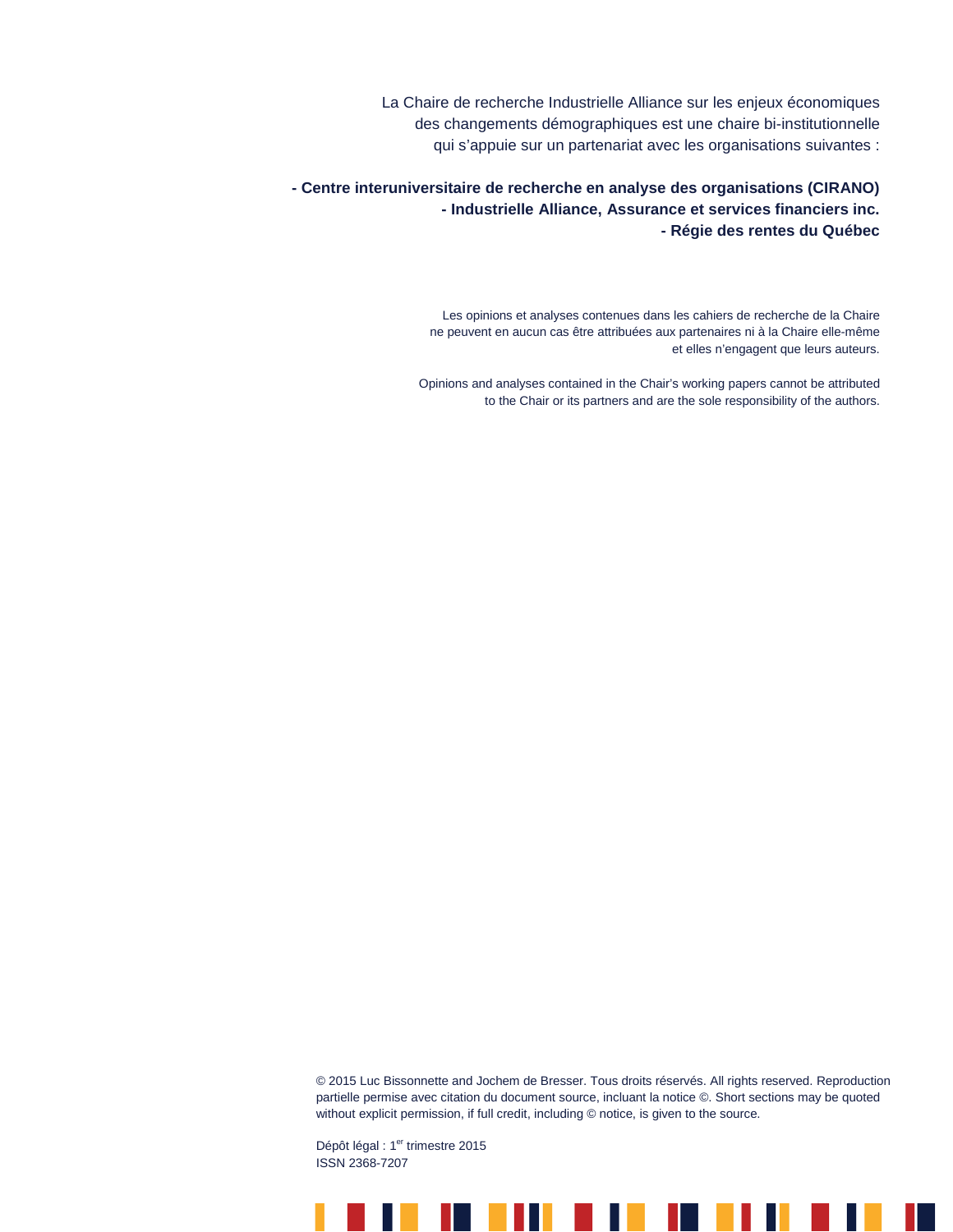## Eliciting Subjective Survival Curves: Lessons from Partial Identification<sup>∗</sup>

L. Bissonnette Université Laval<sup>†</sup>

J. de Bresser University of Groningen‡ Netspar<sup>§</sup>

February 17, 2015

#### Abstract

When analyzing subjective expectations, researchers commonly apply (non-)parametric approximations to point identify beliefs. We propose a new take on this type of data that does not impose a functional form on expectations. Using the widely researched example of subjective survival expectations, we construct bounds for subjective survival curves. These bounds allow us to partially identify subjective life expectancy. We show that the informativeness of the bounds depends on our willingness to interpolate beliefs between data points. If we do not smooth between the elicited points on the survival functions, the bounds are too wide for useful inference. However, if we do interpolate and allow for a limited amount of rounding, the resulting bounds are narrow enough to show variation in life expectancy with age and self-reported health, the strongest predictors in point identified models. Finally, we match the subjective data to life tables. While analysis that point identifies life expectancy, either parametrically or non-parametrically, rejects consistency of expectations with actuarial forecasts for women, the bounds show that allowing for rounding renders the subjective data consistent with forecasts on average.

Key words: Subjective expectations, life expectancy, partial identification JEL Codes: C81, D84, I19

<sup>∗</sup>We thank Netspar for financially supporting the data collection. Moreover, we thank Arthur van Soest, Frederic Vermeulen, Martin Salm, Marcel Das, Pierre-Carl Michaud, Rob Alessie, Charles Bellemare and participants at the 2014 MiSoC Workshop on Subjective Expectations and Probabilities in Economics and Psychology for their insightful comments.

<sup>&</sup>lt;sup>†</sup>Departement d'Économie, Université Laval, 1025, avenue des Sciences-Humaines, Québec (Québec), Canada, G1V 0A6. Email: Luc.Bissonnette@ecn.ulaval.ca.

<sup>‡</sup>University of Groningen, P.O. Box 72, 9700 AB Groningen, the Netherlands. Email: j.de.bresser@rug.nl. §Netspar, P.O. Box 90153, 5000 LE Tilburg, The Netherlands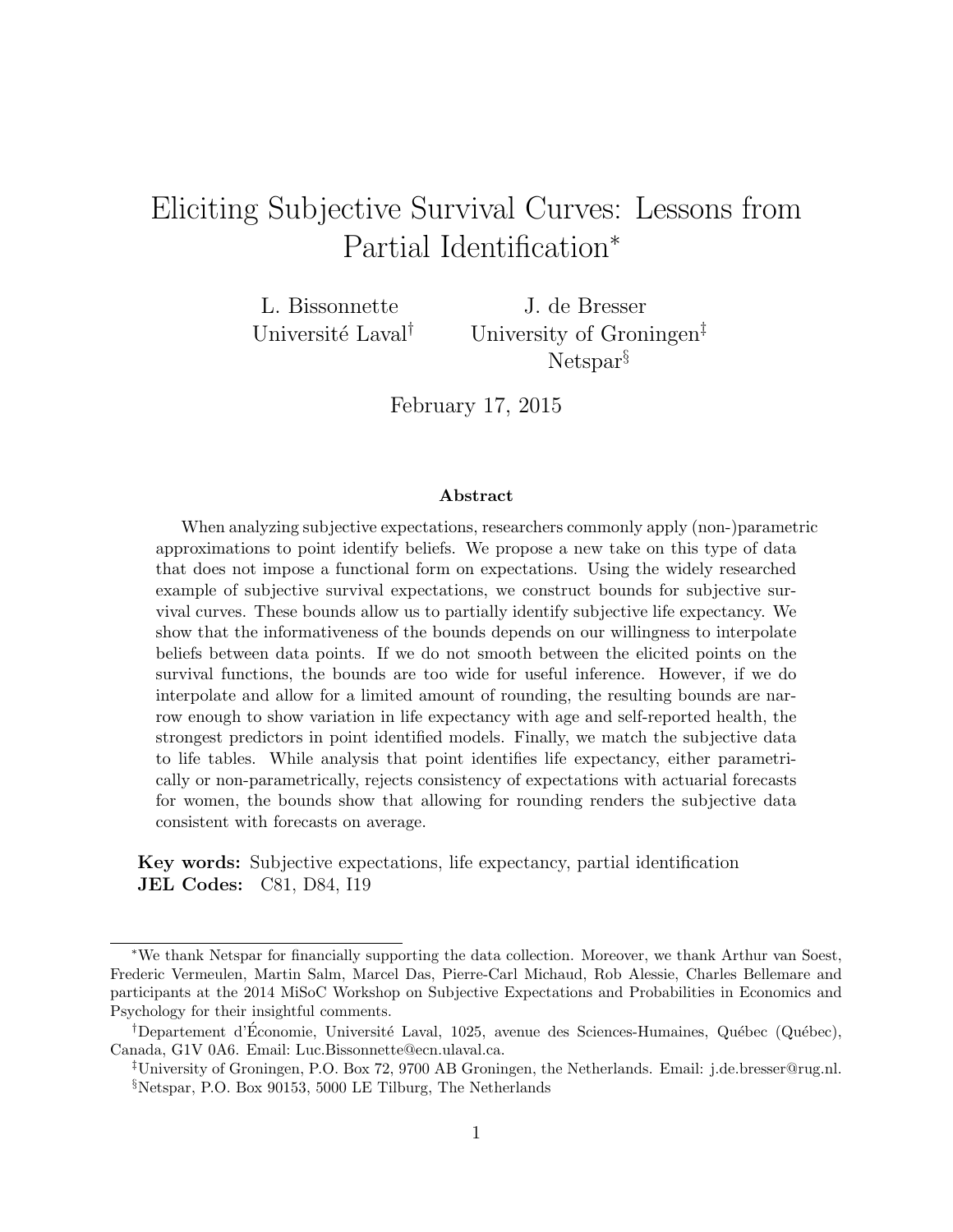## 1 Introduction

Human beings take into account the future consequences of their behavior. In economics this notion is formalized through models in which rational agents fully grasp the inter-temporal effects of their decisions, integrating the present with expectations of what is to come. For instance, when deciding how much to save for retirement, one combines preferences over current and future consumption with ideas of how long this future might be: with beliefs about one's longevity (e.g. Hurd et al., 2004). While we can expect that different individuals hold different beliefs regarding their longevity, it is usually impossible to identify separately the role of preferences and expectations in decision making unless data on subjective expectations are available (see Manski, 2004, for a review). The common solution is to assume that the formation of expectations is rational, in the sense that they coincide with a distribution observed by the researcher. In the specific context of mortality, beliefs are usually approximated by actuarial tables (taking into account birth cohort and sex). However, equating expectations to life tables misses important dimensions of heterogeneity (e.g., a smoker can expect to live a shorter life). Moreover, individuals' subjective beliefs may not correspond to the official life tables in the aggregate (Peracchi and Perotti, 2011). Previous research shows that especially women on average expect to die earlier than predicted by actuarial tables (see Perozek, 2008, for the US). For these reasons researchers have started to analyze expectations directly by means of survey questions eliciting subjective beliefs (see Hurd, 2009, for a recent review). These elicited subjective expectations have been used to estimate choice models (e.g., Van der Klaauw and Wolpin, 2008; Bellemare et al., 2008; and Van der Klaauw, 2012, provide examples of how expectations elicited in surveys can be combined with observed decisions to estimate dynamic structural models). There is a large literature that documents heterogeneity in subjective longevity and establishes the predictive validity of subjective longevity for survival at the individual level (e.g. Hurd and McGarry, 1995, 2002; Smith et al., 2001; Bissonnette et al., 2011, for the US; and Kutlu and Kalwij, 2012,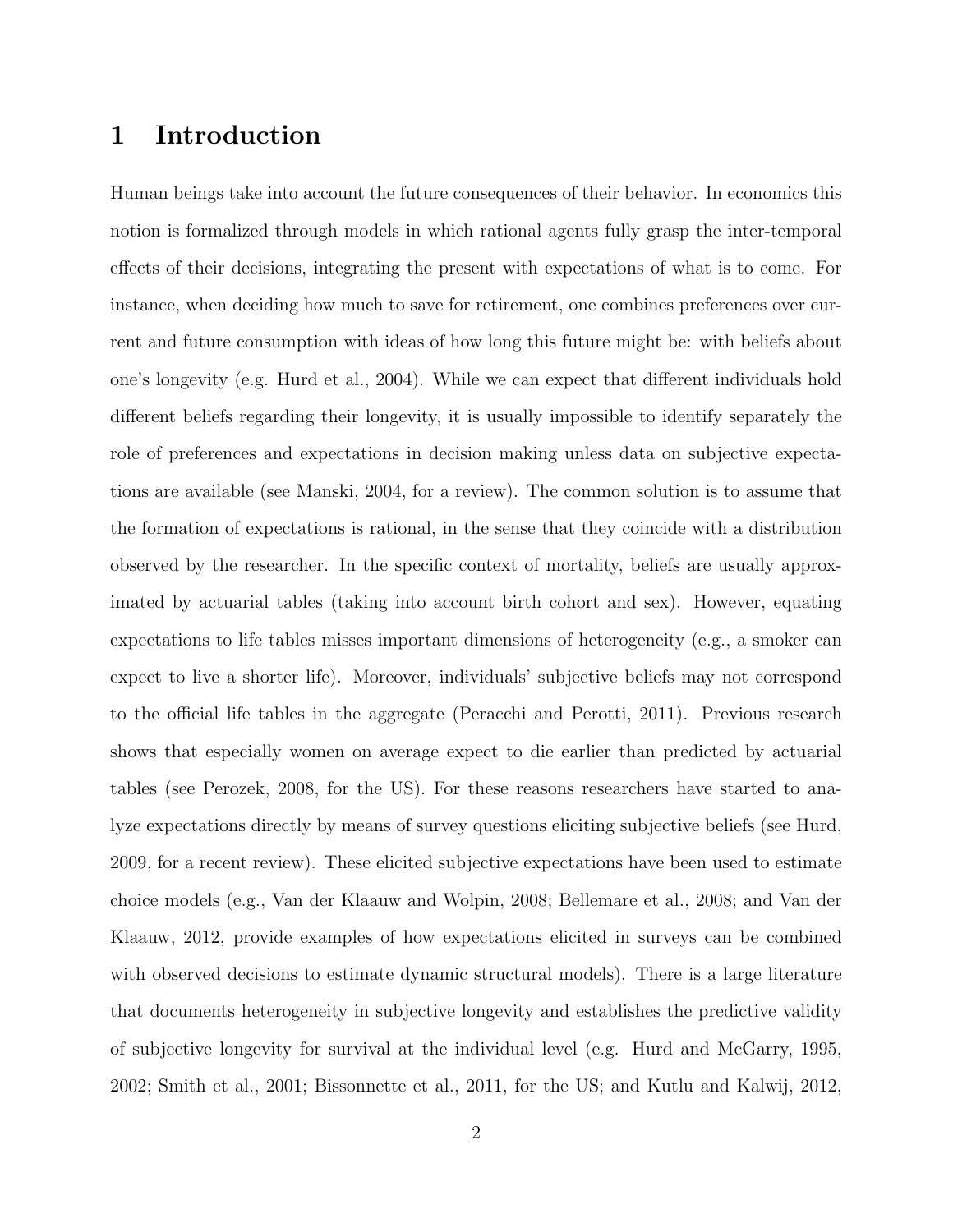for the Netherlands).

Analyses of subjective expectations often rely on approximations to bridge the gap between the information contained in the data and the fully defined distributions that economists are interested in. We propose a new method for the analysis of subjective expectations of a continuous outcome such as next year's wages or life expectancy. For continuous variables the data contain points on the cumulative distribution function over future events (in our application respondents report the probability of survival past five age thresholds). Such data have been analyzed in ways that point-identify expectations, either by assuming some underlying parametric distribution, or by approximating expectations flexibly by means of splines. Examples of the parametric approach are Dominitz and Manski (1997) and Dominitz (1998) on income expectations; Dominitz and Manski (2006) on pension benefit expectations and Perozek (2008), among others, on mortality. The non-parametric spline technique was introduced by Bellemare et al. (2012), who also show that it is robust to rounding of the reported probabilities. We compare the point identified approaches with one that does not impose any restrictions on expectations. This novel method derives bounds on life expectancy that take into account that surveys only collect information on some points on the CDF. Instead of constructing a unique CDF based on these observed points on the distribution, we propose to consider all the distributions that are coherent with the elicited information. We show that the resulting non-parametric bounds can easily be generalized to allow for rounding of the reported probabilities. This approach of bounding distributions rather than fitting them is inspired by numerous papers by Charles Manski, a leader in the studies of partial identification of distributions under weak assumptions (see, for example, Manski, 2003). Our paper is close in spirit to two papers he co-authored. Engelberg et al. (2009) explore the idea of bounding measures of the central tendency using probabilistic information that is similar to the data we will use in this paper. Manski and Molinari (2010) study rounding systematically, but in the context of expectations regarding binary outcomes that are fully described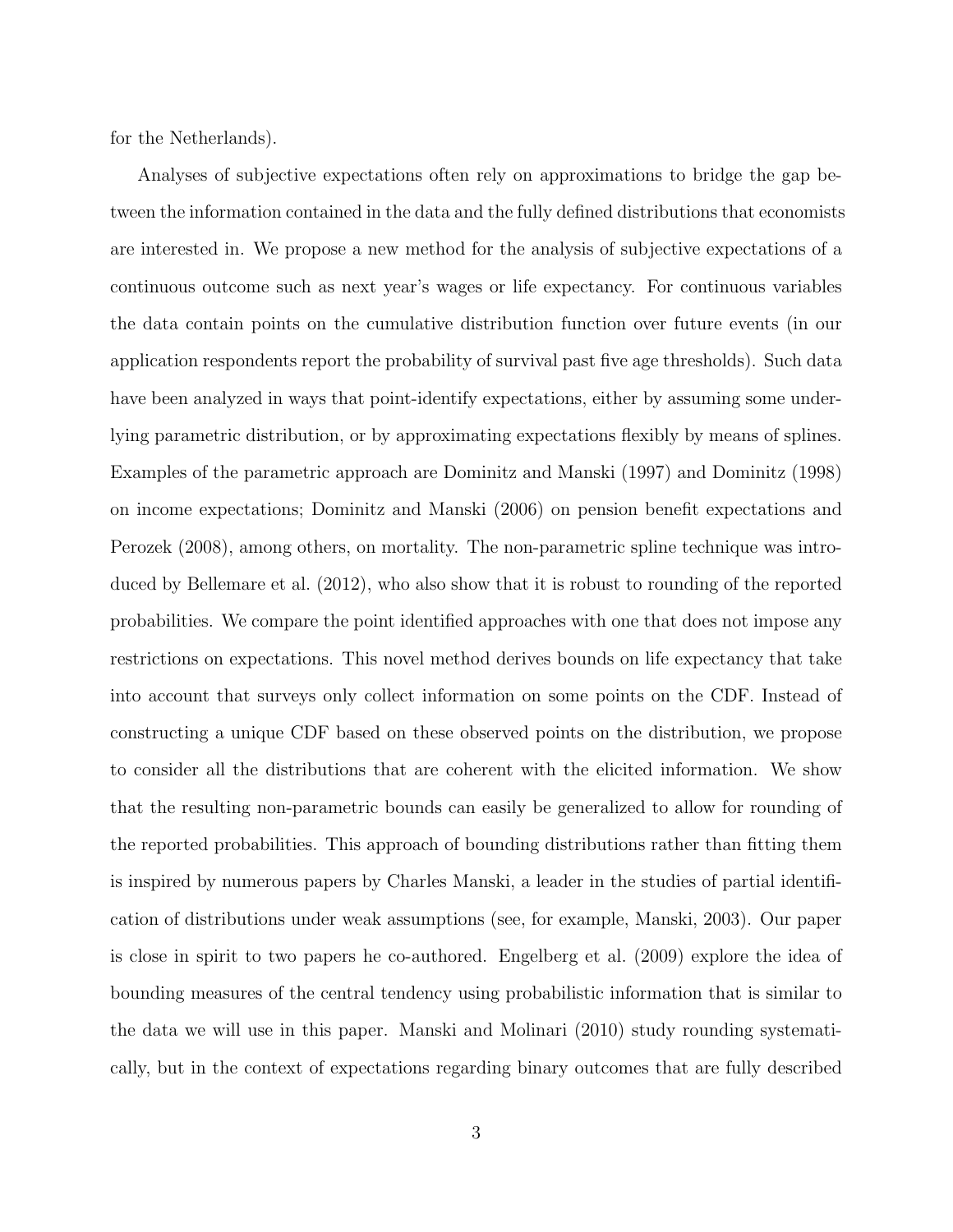by a single subjective probability. We depart from these studies in two ways. Firstly, we are explicitly interested in bounding an entire distributional curve, since the probability to survive to any given age can be a value of interest (for instance, to model inter-temporal behavior in a dynamic model). Secondly, we study the implications of rounding in the context of expectations of a continuous variable more thoroughly than is done in Engelberg et al. (2009). Our analysis provides various results, illustrating what can be learned about expectations under different sets of assumptions.

Using a sample of Dutch adults, we show that the bounds on life expectancy are wide if we do not smooth expectations between data points: they are 11 years wide on average. Allowing for rounding increases the width of the bounds, making them even less informative. However, we can narrow the bounds substantially if we restrict the set of admissible distributions. We propose to do so by simultaneously interpolating beliefs between data points and allowing for rounding. Such interpolation using linear or cubic splines does not impose a parametric form, but does assume subjective survival functions are continuous and piecewise linear (linear splines) or continuous and smooth (cubic spline) (Bellemare et al., 2012). Furthermore, interpolation allows us to disentangle the effects of rounding of reported probabilities and the limitations inherent in modeling expectations using small number of probabilities. Interpolation reduces the average width of the bounds to 3 years if we allow for rounding but assume that each probability reported by a respondent is rounded to the same extent. The average width is 7 years if we allow each probability to be rounded differently, still an improvement compared to bounds without smoothing or rounding.

To illustrate the importance of our analysis, we apply the econometric framework for the analysis of interval-censored data to investigate differences in life expectancy across socioeconomic groups. Tamer (2010) provides a summary of that literature and Imbens and Manski (2004) and Beresteanu and Molinari (2008) build the theory of best linear prediction of interval-censored dependent variables. If we are unwilling to impose any restrictions on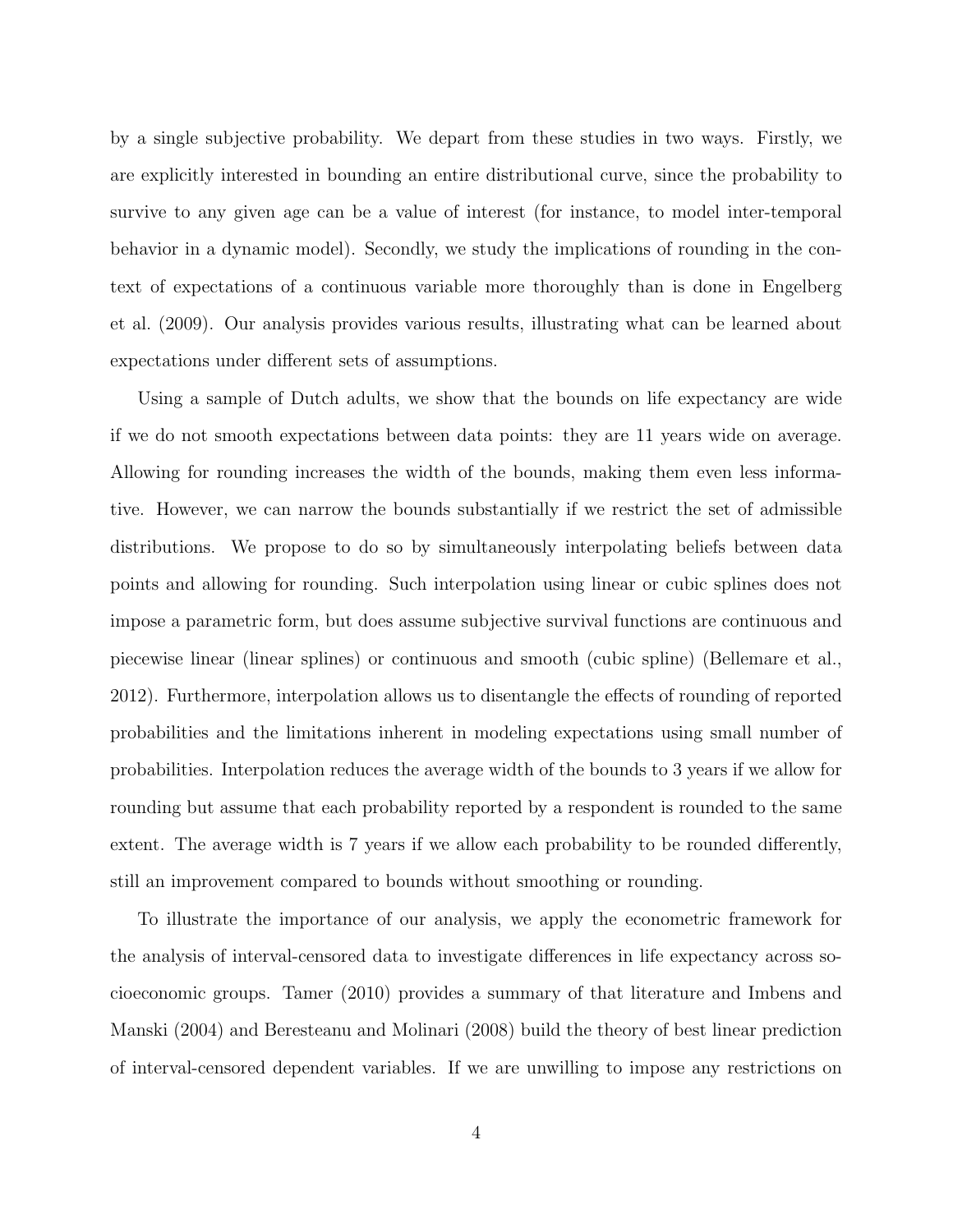expectations beyond what is given in the data, the bounds on life expectancy are too wide to allow for useful inference. In particular, partially identified models do not corroborate the strong relationship between life expectancy and the covariates age and self-reported health found in point identified linear models. Under the common rounding scheme the bounds derived using interpolated survival functions are sufficiently tight to corroborate the correlations between life expectancy and the covariates age and health.

Finally, we match our sets of bounds on life expectancy with life tables produced by Statistics Netherlands. The extent to which expectations correspond to actuarial forecasts on average is relevant, because economists often use life tables as substitutes for subjective expectations thanks to the easy availability of actuarial figures (Peracchi and Perotti, 2011). Our results suggest that some conclusions with regard to expectations disappear once we let go of point identification. If we point identify life expectancy, either through parametric restrictions on beliefs or through linear or cubic splines, we find that the expectations of men correspond closely to actuarial tables on average, but that women expect to live much shorter than the life tables suggest. The same discrepancy has been documented for American women by Perozek (2008). However, if we do not interpolate expectations, we cannot reject that beliefs are on average consistent with actuarial forecasts. This conclusion emerges even more strongly when we allow for rounding and remains unchanged if we restrict expectations to exhibit a weakly increasing hazard of death. If we do smooth beliefs, we cannot reject consistency of women's expectations with life tables if we allow each individual probability to be rounded to the maximum extent. If we impose that all probabilities reported by a respondent follow a common rounding scheme, we restore the result that women on average expect to die younger than life tables suggest for limited age-ranges around age 30 and 60.

These findings offer some insights into the nature of subjective probabilities that may be relevant for a broader group of researchers than those interested in subjective survival. Firstly, point identification of expectations by parametric distributions yields almost identical results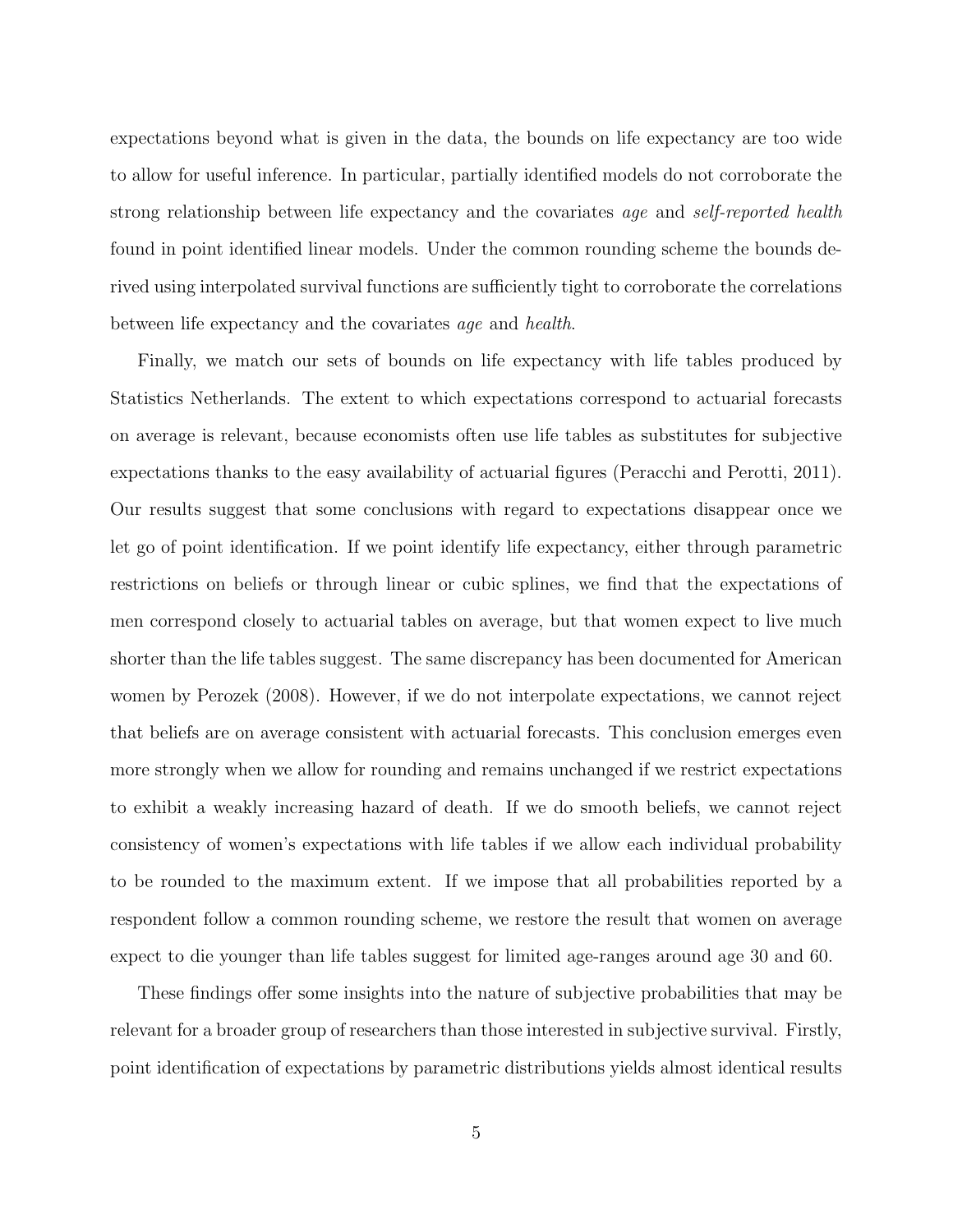to approximation by (linear or cubic) splines, at least if a sufficient number of subjective probabilities are available. We observe five probabilities and the correlations between the calculated life expectancies are above 0.98. If we do not mind interpolating expectations between reported probabilities and if we are comfortable to ignore rounding, results are robust with respect to the specific form used. Secondly, the coarseness of the grid on which expectations are elicited limits the informativeness of the data much more than the extent of rounding in the reported probabilities. In particular, even though we have a relatively rich set of five probabilities that we use to approximate expectations, we cannot learn much about subjective life expectancies if we do not smooth expectations between those points. Unfortunately, that is the case even if we do not allow for any rounding. Thirdly, if we do interpolate expectations, rounding does not necessarily make the data uninformative. However, the type of rounding matters: a common rounding scheme as proposed in Manski and Molinari (2010) leads to much more informative bounds on expectations than does a general "worst case"-scheme in which individual probabilities are rounded to the maximum extent. From that perspective it is reassuring that De Bresser and Van Soest (2013b) find that individuals tend to stick to the same rounding rule, suggesting that a single rounding rule may be an appropriate assumption.

The structure of the paper is as follows. Section 2 introduces the type of data that we use and explains the parametric and non-parametric methods that we apply to approximate expectations. The data are described in section 3 and section 4 presents our results. Section 5 concludes.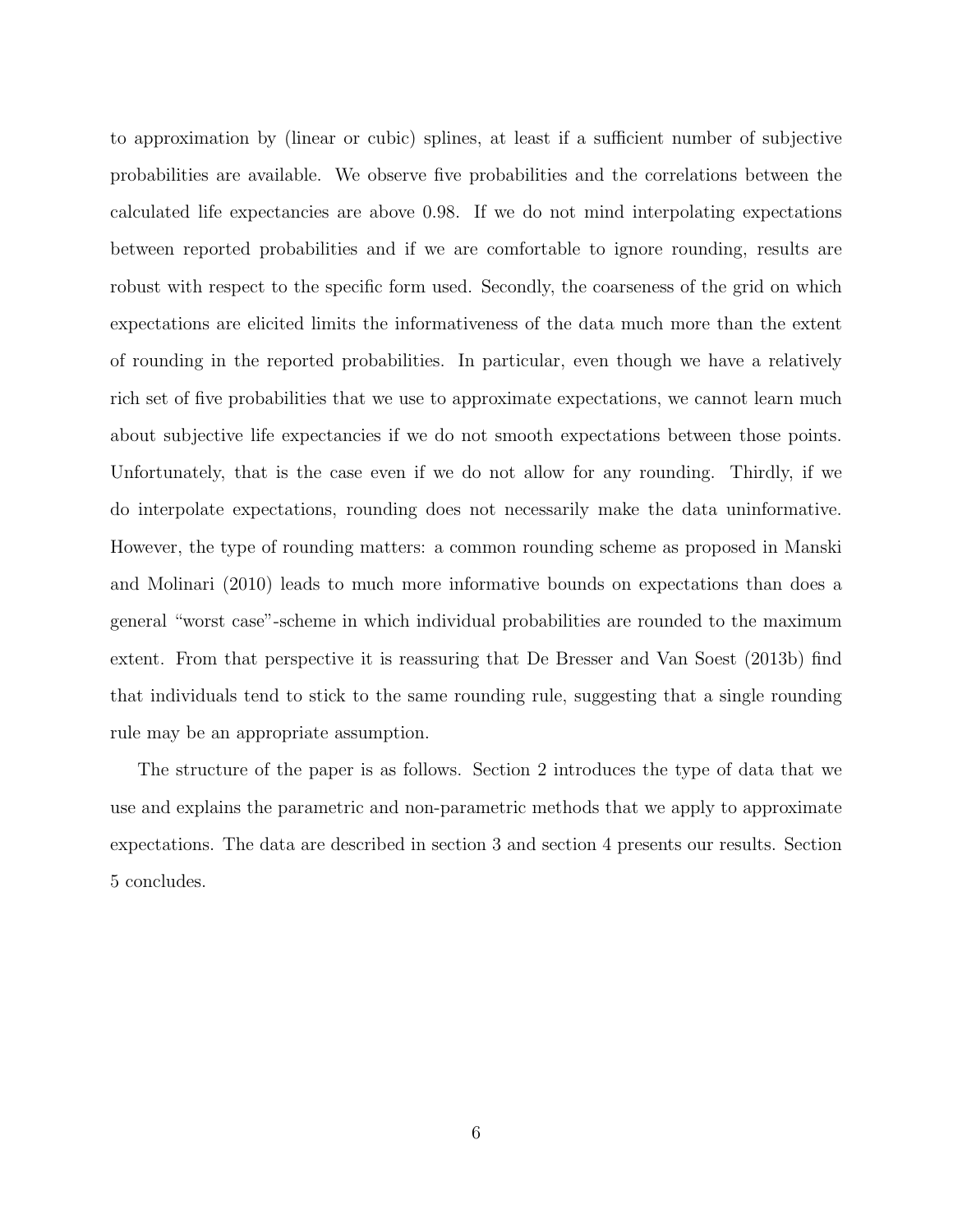## 2 Methods

#### 2.1 Survival questions

The subjective longevity questions that we analyze are similar to those found in the Health and Retirement Study (HRS). The HRS is a large household panel that is representative for the U.S. population of age 50 and older. It was the first survey to include questions on subjective longevity and, like our data, the HRS items also ask for the probability of surviving past certain age thresholds. However, in contrast to the HRS we consider questions that refer to a maximum of five thresholds, depending on the age of the respondent at the time of the questionnaire. The items are phrased as follows:

Please indicate on a scale from 0 to 100 how likely you think it is that you live to:

1. *if age < 69* age 70 2. *if age < 74* age 75 ... 5. *[if age*  $\langle 89 \rangle$  *age 90* 

Age-eligibility requires a respondent to be at least 2 years younger than a particular age threshold in order for that question to be presented. One example of possible answers for a respondent who is 68 or younger is given in Table 1. Depending on the estimation method and the rounding rule we will interpret these probabilities as perturbed probabilities from a distribution in a pre-determined family, as exact points on the subjective survival function that does not belong to a given family of distributions, or as rounded approximations to the survival function (see section 2.5.1 for an explanation of the different forms of rounding that we distinguish).

The fact that we observe five probabilities for many respondents means that our data on expectations is relatively rich compared to the HRS, which only contains two questions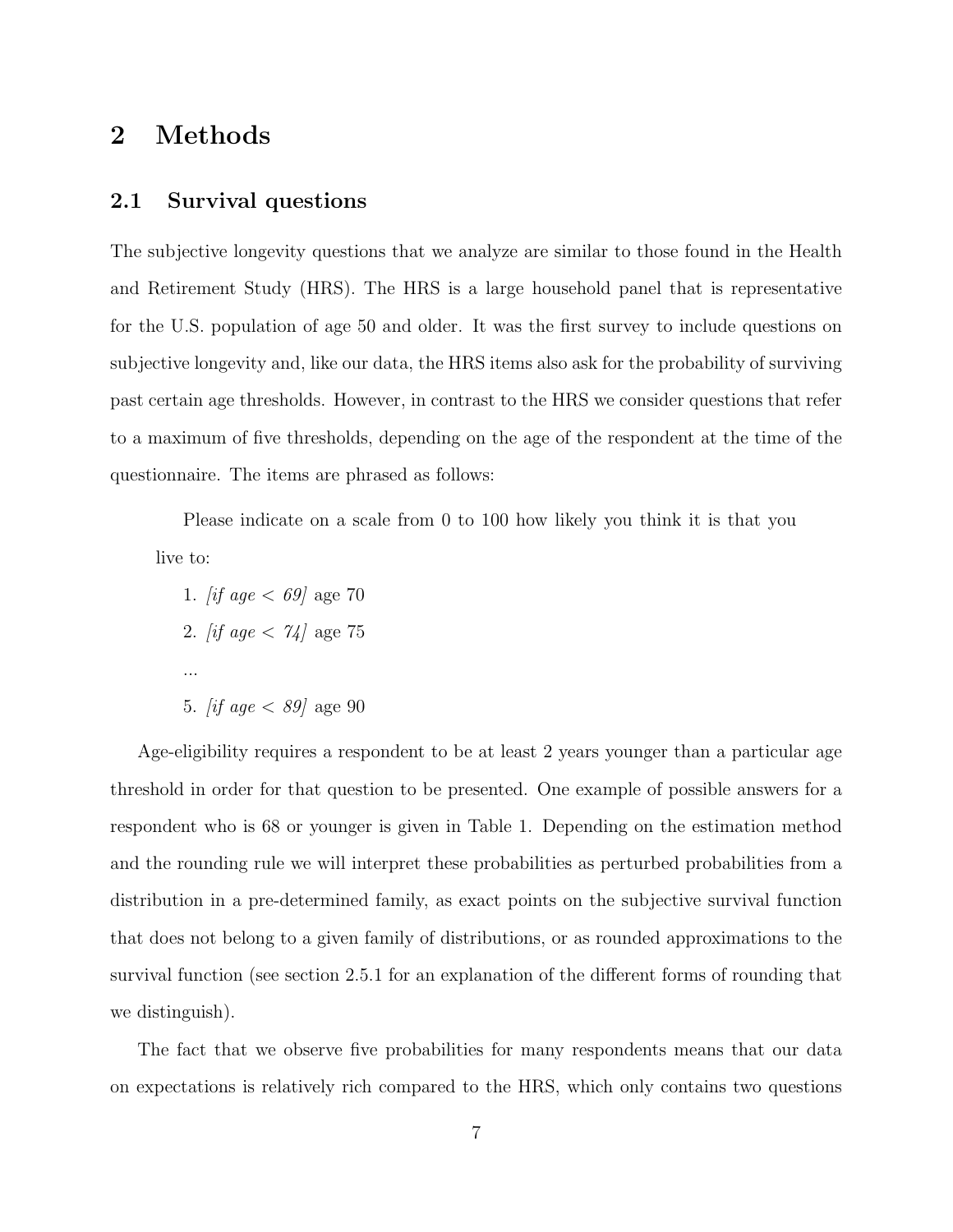| Event             | Prob. $(\%)$ |
|-------------------|--------------|
| Survive to age 70 | 90           |
| Survive to age 75 | 70           |
| Survive to age 80 | 45           |
| Survive to age 85 | 30           |
| Survive to age 90 | 15           |

Table 1: Hypothetical data on subjective survival expectations

on subjective longevity. This facilitates the estimation of parametric models of survival and increases the informativeness of the bounds that we derive.

#### 2.2 Parametric survival functions

One commonly used approach when analyzing subjective data of the type described in the previous section is to fit parametric, observation-specific survival functions by non-linear least squares. This methodology was introduced by Dominitz and Manski (1997) in the context of expectations about future income and has been applied to subjective survival probabilities by Perozek (2008). The latter takes two popular functional forms for survival functions, the Gompertz and Weibull distributions, and obtains parameters for each individual by solving:

$$
\min_{\theta_i^1, \theta_i^2} \sum_{t \in T_i} \left[ P_{it} - S\left(t, age_i; \theta_i^1, \theta_i^2\right) \right]^2 \tag{1}
$$

Where  $P_{it}$  is the subjective probability of survival past age t reported by individual i;  $T_i$ is the (age-dependent) set of all age thresholds  $t$  for which the questions are asked (in the context of our data  $T_i = \{70, 75, 80, 85, 90\}$  for respondents aged 68 or younger); S(.) is the survival function that follows from the parametric form imposed on expectations and  $\theta_i^1$  and  $\theta_i^2$  are the parameters of S(.) (these parameters are specific to individual i). Estimation of subjective survival curves by non-linear least squares assumes that the subjective probabilities of individuals are equal to the parametric probabilities  $S(.)$ , perturbed by mean zero IID errors. Figure 1 illustrates this method for the hypothetical data given in Table 1.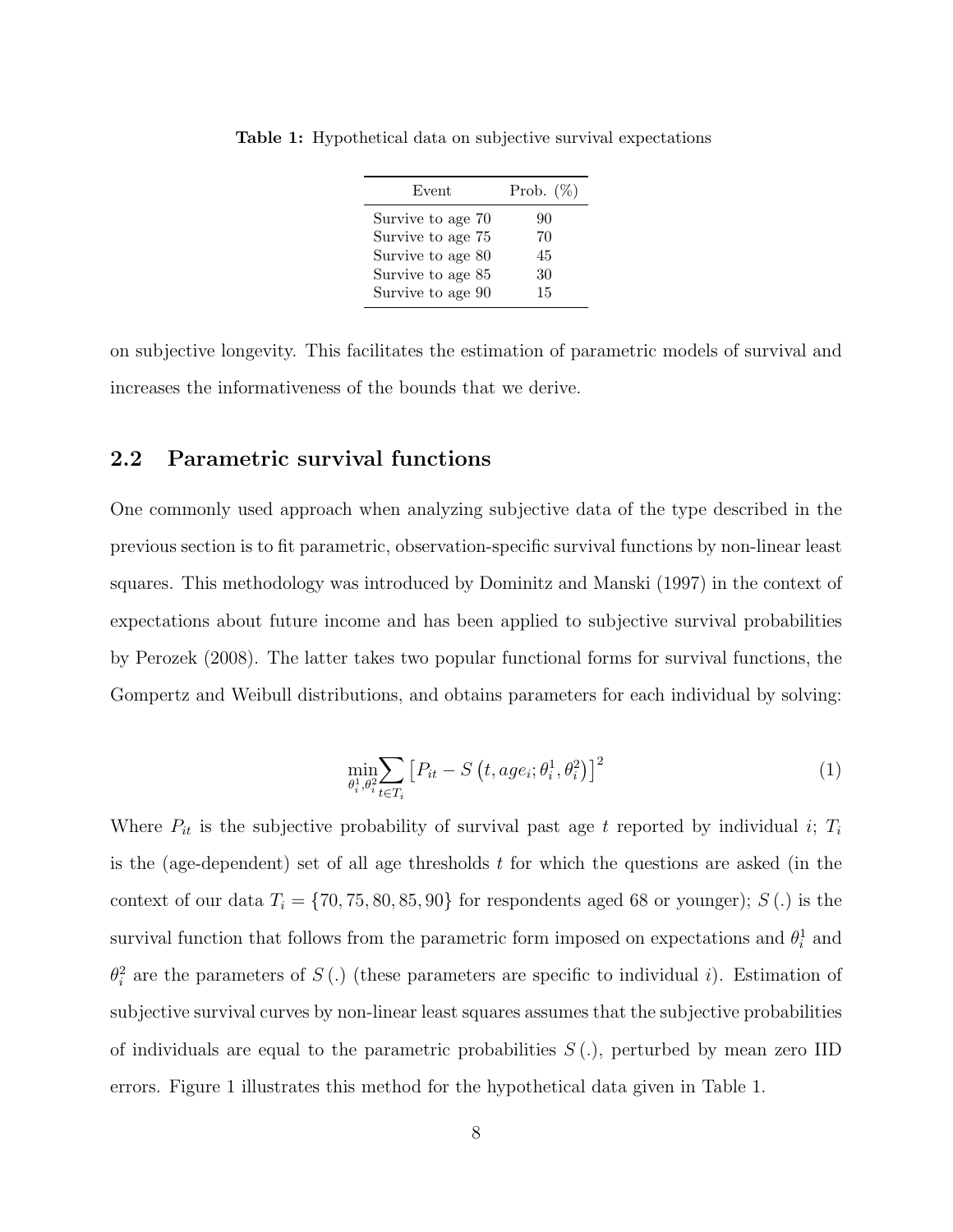

Figure 1: Point identification of expectations using a parametric, Weibull, survival function

In order to enforce that expectations are such that the probability of survival tends to zero for extremely old ages, we apply the technique introduced by Perozek (2008) and construct an additional probability for survival to age 98. This extra probability consists of the product of the subjective probability of survival past age 90 and the actuarial estimate of the likelihood of surviving to age 98, conditional on survival to age 90. For the hypothetical data from Table 1, this auxiliary probability would be equal to  $P(90|age_i) \times P(98|90, age_i) =$  $15 \times P(98|90, age_i).$ <sup>1</sup> However, given that we observe five probabilities in the data, our estimates are not sensitive to this additional probability. After estimating the individualspecific parameters, we can easily calculate remaining life expectancy from the parametric survival curves.

<sup>1</sup>We only construct the probability of living past age 90 for the part of the sample that is at least 50 years old, because Statistics Netherlands does not yet offer forecasts of survival probabilities to that age for younger cohorts.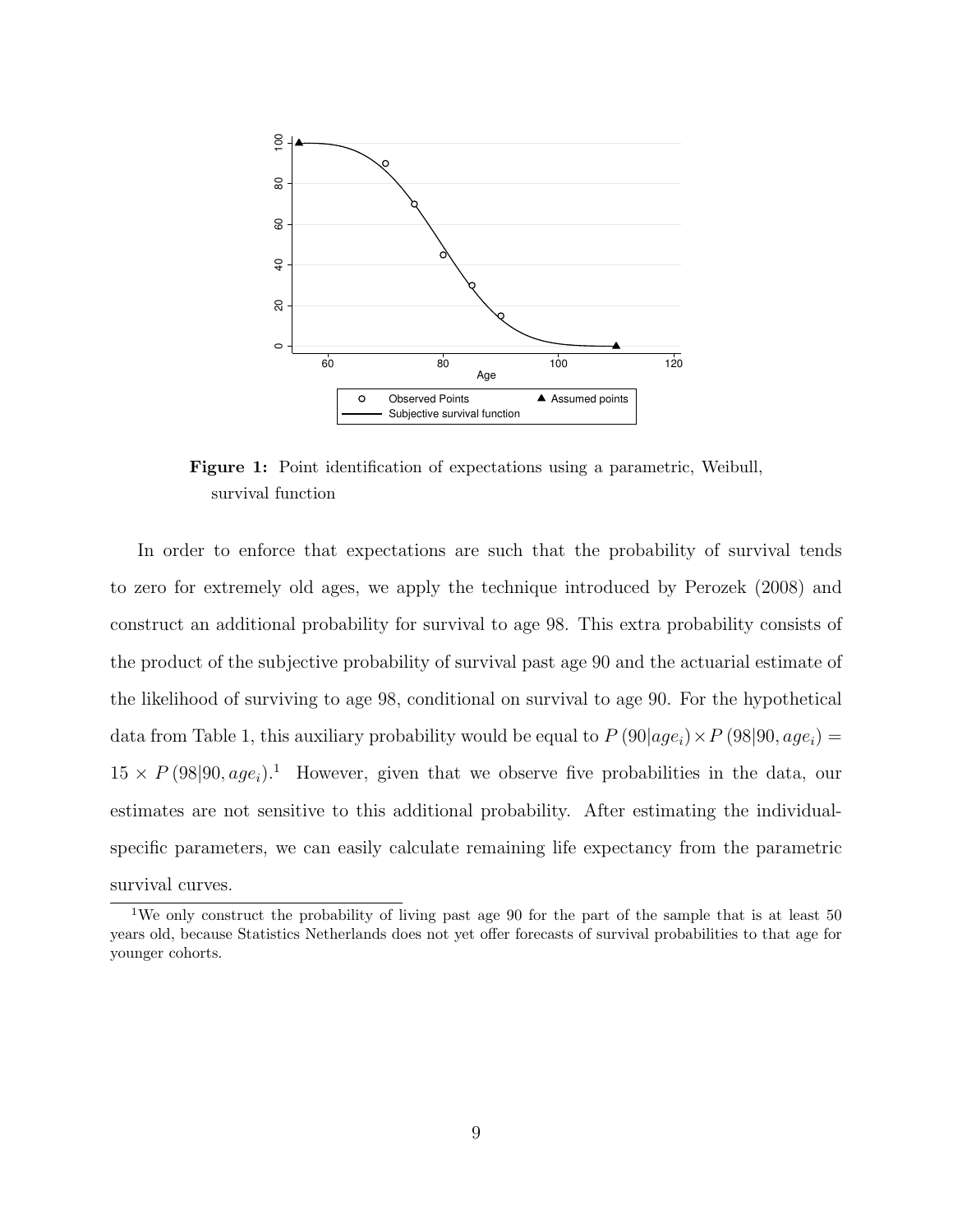#### 2.3 Non-parametric survival functions

An alternative approach that also allows for the point identification of expectations is to trace the points on the subjective survival function that are given in the data, without assuming that those probabilities stem from a parametric model. This method constructs a flexible (piecewise) function that passes exactly through the reported probabilities; it does not invoke implicit error terms as does the non-linear least squares method explained in the previous subsection. We tried approximating expectations with linear and cubic splines; the latter are explained by Bellemare et al. (2012). In the remainder of the paper we only report results from cubic splines, since Bellemare et al. (2012) show that those functions are best able to approximate a wide range of parametric models. Moreover, in the specific context of human mortality it seems unlikely that individuals have piecewise linear expectations, especially in the tails of the distribution.<sup>2</sup> However, cubic splines lead to complications when constructing intervals for life expectancy under the general rounding scheme described in section 2.5: the upper and/or lower bound cross the point estimate for 22% of the sample. Therefore, it is reassuring to find that the results from linear spline functions, for which the bounds never cross each other, are almost identical to those reported below. Figure 2 illustrates the spline method: it shows the fitted survival function using cubic splines for the example data given in Table 1.

Figure 2 also illustrates that the probabilities reported in the data, shown as circles in the figure, do not suffice to characterize expectations completely if we follow the spline approach. Only if the respondent is certain to survive past the youngest age threshold for which the respondent is eligible,  $P_{iti1} = 100$ , and certain to die before the age of 90,  $P_{i90} = 0$ , do the data tie down expectations. This is an important consideration since 84 percent of respondents indicate less than complete certainty about their survival past the the first age threshold

<sup>2</sup>We expect the survival function to be concave for ages close to the current age of the respondent and convex for the oldest ages.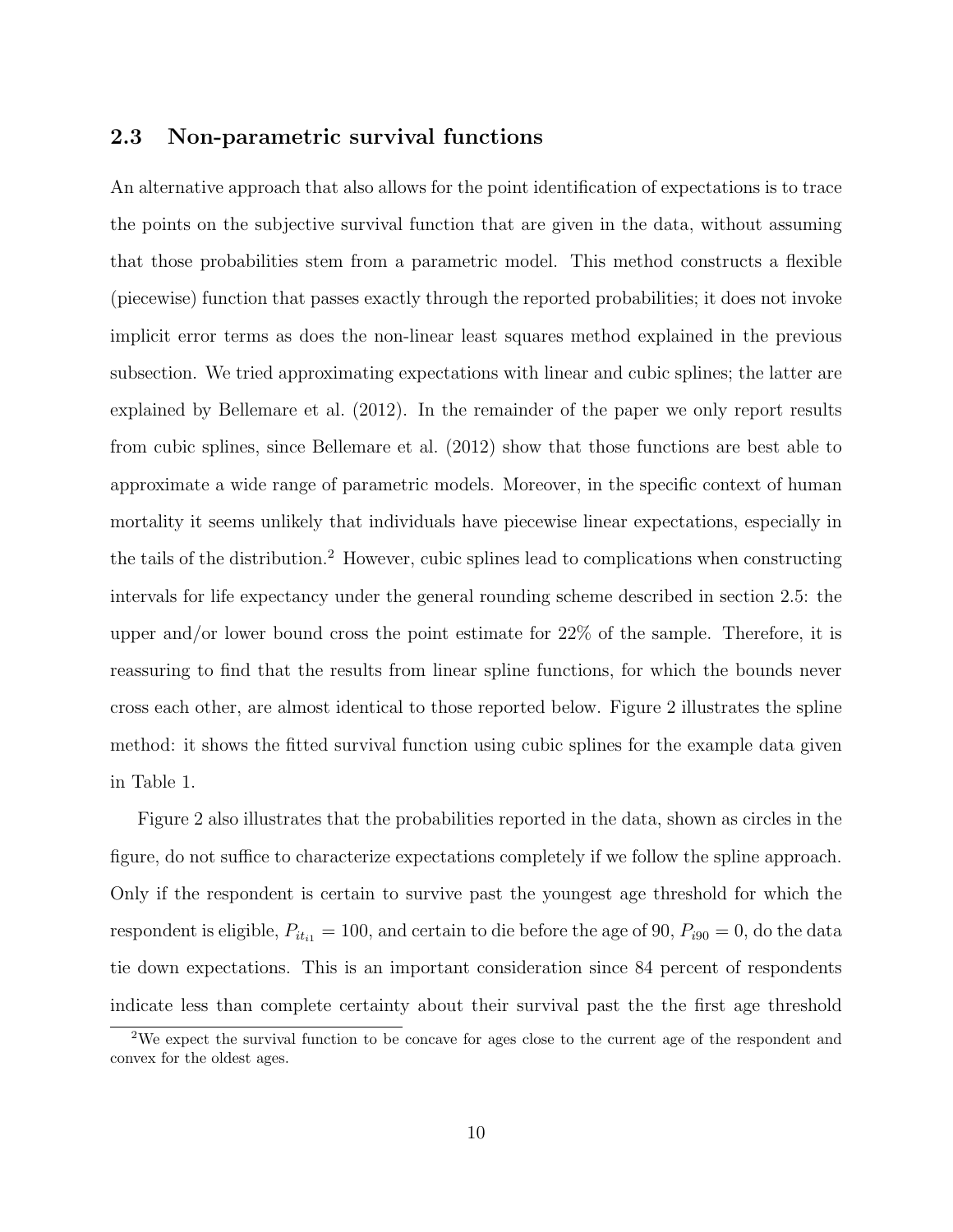

Figure 2: Point identification of expectations using cubic spline interpolation to construct the survival function

that was presented to them, so that these respondents require an imposed lower bound on the age of death. An even larger fraction of 87 percent indicate that the probability of living past the age of 90 is more than zero. The auxiliary probabilities that we construct are given by the triangles in Figure 2. For the minimum age of death we take the current age of the respondent (age 55 for the example in Figure 2). It is less straightforward to come up with a credible maximum age of death. We experimented with the ages 120, 110 and 100; in Figure 2 and the remainder of this paper we impose 110 as the maximum attainable age. Note that the influence of this maximum lifespan on the calculated life expectancies depends on the level of the final reported probability for age 90: larger probabilities will result in more sensitive life expectancies. Moreover, cubic spline interpolation tends to be more robust than linear splines with respect to the age of certain death, since the interpolated functions are usually convex in the final interval (see Figure 2). Results using the alternative maximum ages of 120 and 100 are similar to those reported in the text and are available on request.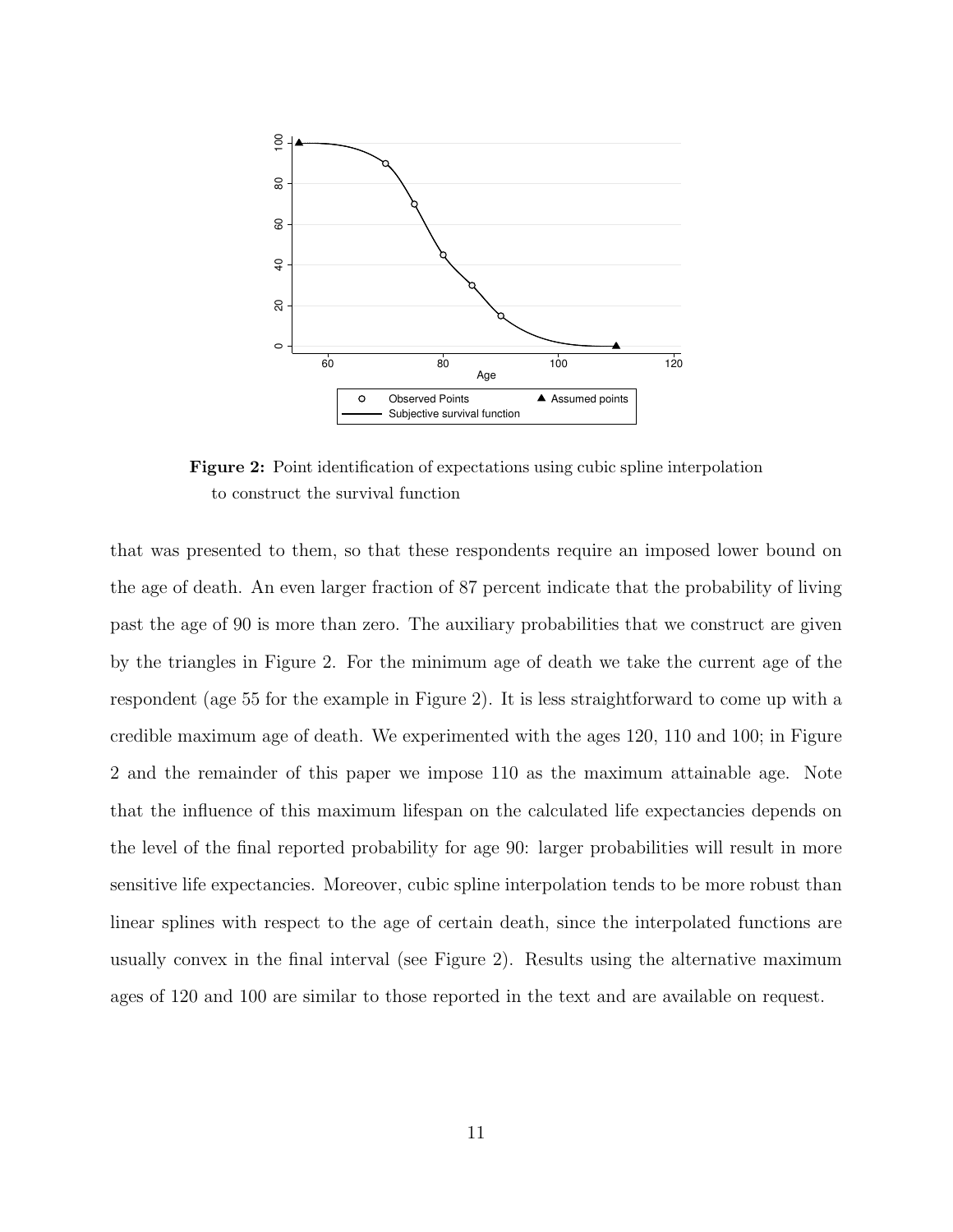#### 2.4 Non-parametric bounds on life expectancy

Approximation of beliefs by non-linear least squares or spline functions is convenient, because both methods give us point estimates of the life expectancy of each individual in the sample (and of any other interesting moments of the distribution that characterizes expectations). However, neither road to point identification is free of potholes. For the non-linear least squares approach, there is some tension between first invoking an estimation procedure for the parametric distributions, relying explicitly on the idea of some kind of reporting error, and then analyzing the estimated distributions as if they are identically equal to expectations. Such a two-step approach does not take into account the effect of reporting errors on the subsequent analysis. Another disadvantage of the non-linear least squares method is that it requires one to impose some parametric form on expectations. Though the Gompertz and Weibull distributions might adequately model human survival, there is no guarantee that such descriptive accuracy for objective survival translates into descriptive adequacy for subjective expectations. Neither of these objections applies to flexible spline approximation, since the constructed survival functions follow the data exactly and impose no parametric restrictions on expectations. However, spline interpolation does smooth expectations between the reported probabilities in the data. Though smooth functions may reflect beliefs accurately, we want to investigate how much we can learn about expectations without relying on any parametric assumptions or interpolation.

In order to derive bounds on remaining life expectancy, we start from the same point as for the spline interpolation approach and interpret the reported probabilities as points on the subjective survival function. However, we do not assume any particular form of expectations between those points. The implication of this is that our data identifies boxes within which the subjective survival curve lies, but contains no information on the location of the curve within the boxes. The grey area in Figure 3 is the admissible set for survival expectations under the assumption that reported probabilities lie exactly on the subjective survival curve.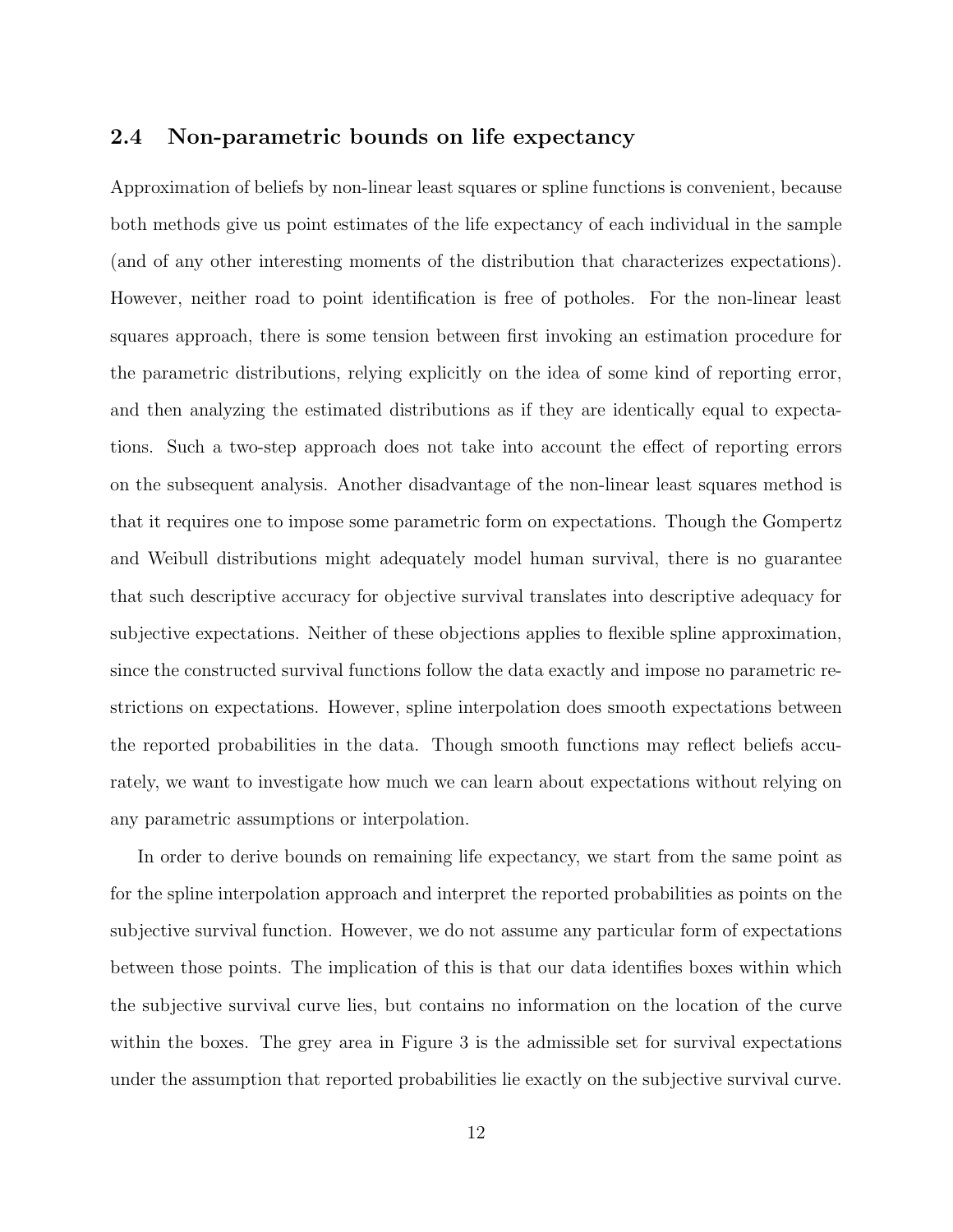

Figure 3: Admissible set for the survival curve (no smoothing between data points and no rounding)

Note that any function is allowed, even a step function, as long as it passes through the points given in the data. Though this makes the procedure very flexible, it does not by itself allow us to calculate bounds on life expectancy for a large majority of cases: in order to construct the bounds on life expectancy we need to impose a minimal and maximal age of death. As in the case of cubic spline interpolation explained in section 2.3, we assume death occurs between the current age of the respondent and age 110 (results with maximum ages equal to 100 and 120 are similar and available on request). Given the reported subjective probabilities and our constructed age-range across which death may occur, we simply trace the bottom edges of the boxes in Figure 3 to obtain the most pessimistic survival curve. Likewise, the upper edges yield the most optimistic curve that is consistent with the subjective data. Having bounded the survival function, we calculate the lower bound for life expectancy from the most pessimistic survival function and the upper bound from the most optimistic function.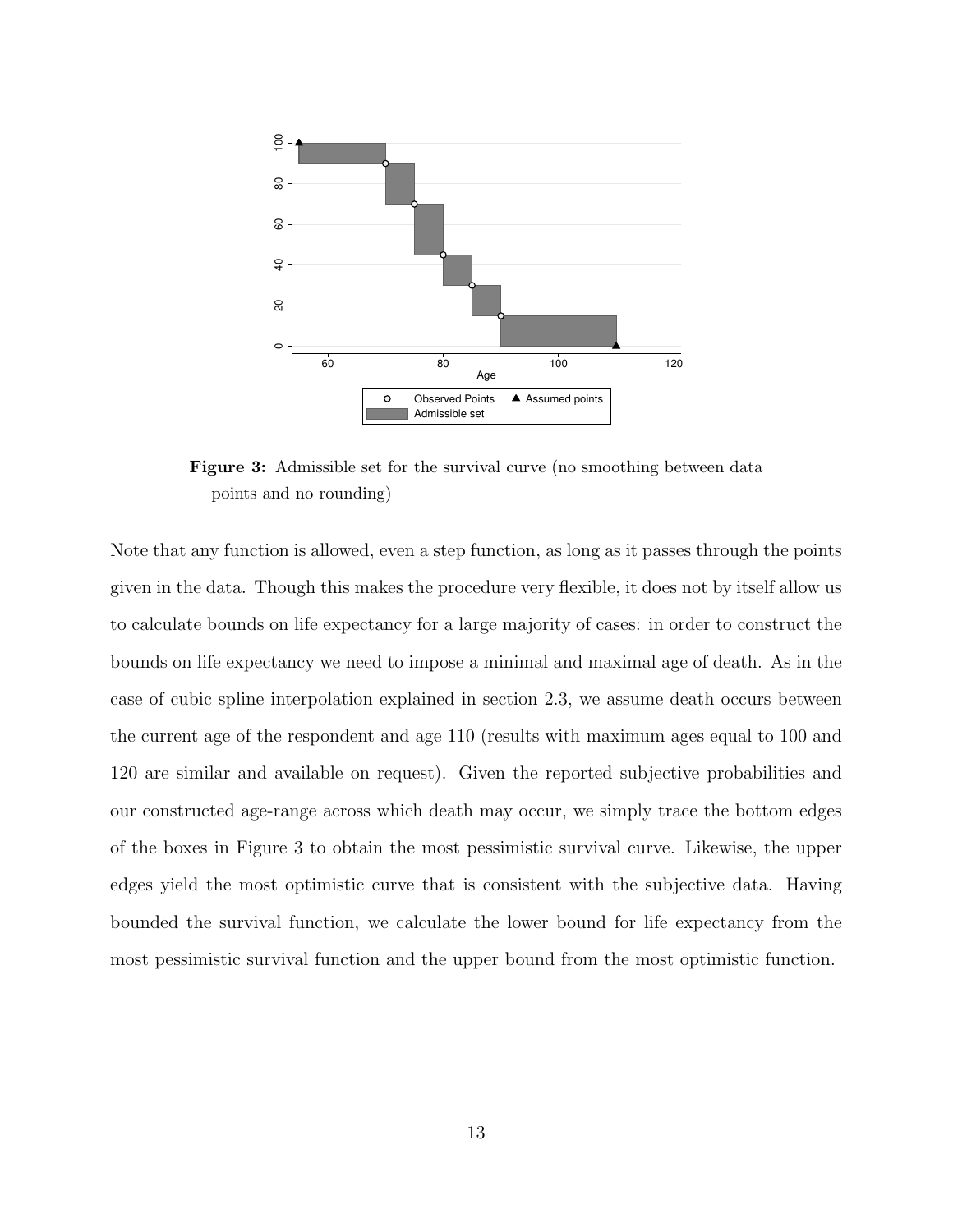#### 2.5 Rounding

#### 2.5.1 Common and general rounding schemes

Another methodological consideration in our analysis of subjective longevity is the effect of rounding of subjective probabilities on our inference. Rounding means that we cannot interpret the reported probabilities as points that are exactly on the subjective survival curve. Instead, rounded probabilities are informative of intervals within which the true subjective probabilities fall. For instance, a probability equal to 20 percent that is rounded to a multiple of five indicates that the true probability is in the interval  $(17.5, 22.5)$ , and the same probability rounded to a multiple of ten means that the true probability is in [15, 25]. This example shows that different rounding rules are observationally equivalent when we consider one single probability. Therefore, we apply the strategy proposed in Manski and Molinari (2010) to infer the degree of rounding from a set of related probability questions under the assumption that they result from the same rounding rule.<sup>3</sup> That is, we assume that the answers to all subjective longevity questions from a given respondent are rounded similarly and select the most conservative rounding rule that is consistent with all probabilities reported by an individual. Following Manski and Molinari (2010), we allow for the following types of rounding:

- All probabilities equal to 0 or 100:  $P_{ik} \in [P_{LB}, P_{UB}] = [\max\{0, P_{ik} 50\}, \min\{P_{ik} + 50, 100\}]$
- All probabilities equal to 0, 50 or 100:  $P_{ik} \in [P_{LB}, P_{UB}] = [\max\{0, P_{ik} 25\}, \min\{P_{ik} + 25, 100\}]$
- All probabilities multiples of 10:  $P_{ik} \in [P_{LB}, P_{UB}] = [\max\{0, P_{ik} 5\}, \min\{P_{ik} + 5, 100\}]$

<sup>&</sup>lt;sup>3</sup>There is some evidence that supports the assumption of a common rounding rule for different questions that describe a single probability distribution is plausible. For instance, De Bresser and Van Soest (2013b) estimate a model that fits subjective distributions for the replacement rate of income at retirement from 6 probabilistic questions that are comparable to the survival questions analyzed in this paper. They allow different rounding for questions within a single sequence, but include survey and individual effects to describe persistence in rounding behavior. Together these effects account for 55-60 percent of total error variance, the remaining 40-45 percent being idiosyncratic variation that differs between questions in a sequence.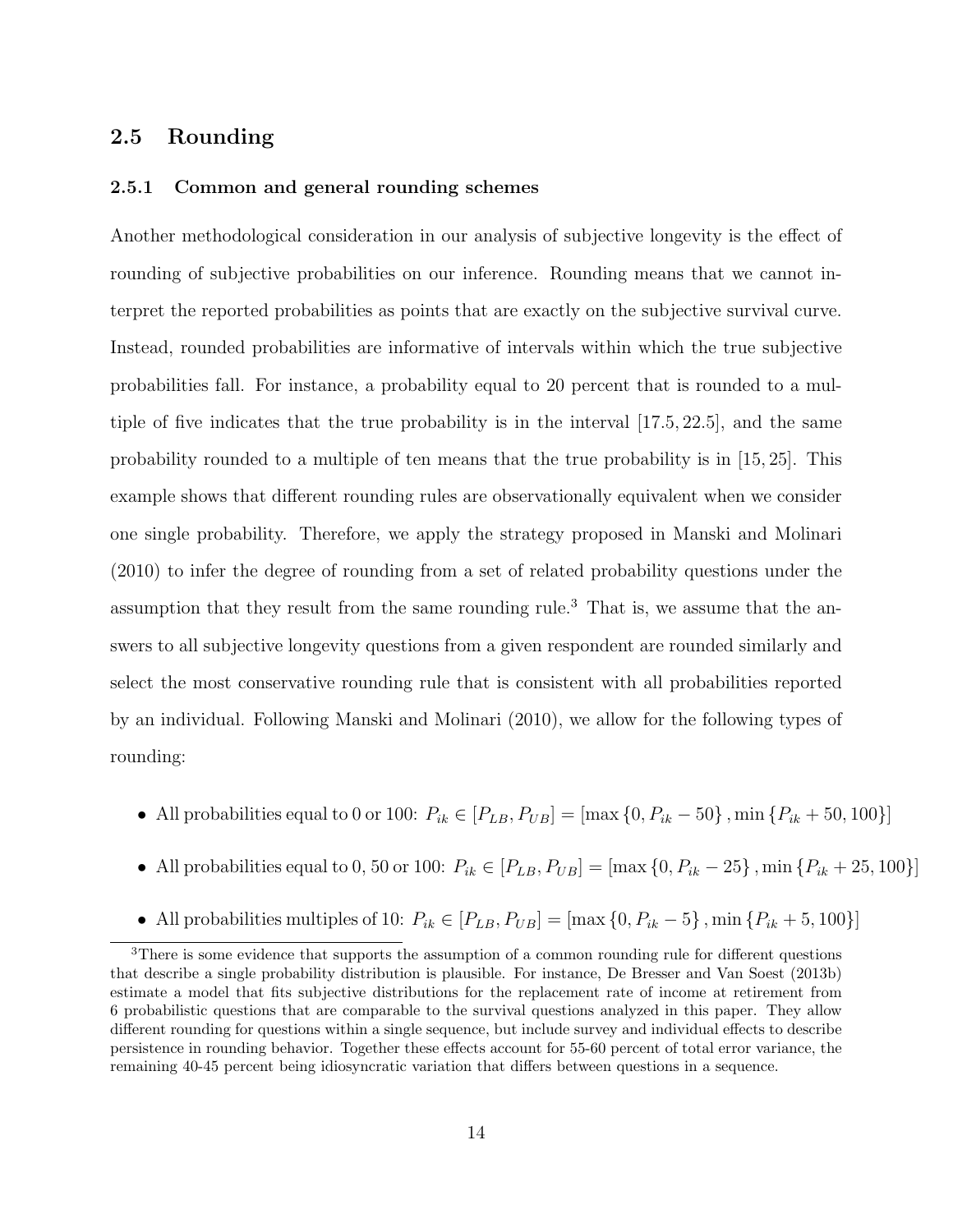- All probabilities multiples of 5:  $P_{ik} \in [P_{LB}, P_{UB}] = [\max\{0, P_{ik} 2.5\}, \min\{P_{ik} + 2.5, 100\}]$
- Some probabilities in  $\{1, 2, 3, 4\}$  or  $\{96, 97, 98, 99\}$ :

- 
$$
P_{ik} \in \{0, 1, 2, 3, 4, 5\} \cup \{95, 96, 97, 98, 99, 100\}
$$
:  $P_{ik} \in [P_{LB}, P_{UB}] = P_{ik}$   
-  $P_{ik} \in [6, 94]$ :  $P_{ik} \in [P_{LB}, P_{UB}] = [\max\{0, P_{ik} - 2.5\}, \min\{P_{ik} + 2.5, 100\}]$ 

• Not in any of the categories above:  $P_{ik} \in [P_{LB},P_{UB}] = P_{ik}$ 

Figure 4 illustrates how rounding affects the information contained in reported probabilities for the hypothetical data from Table 1. All probabilities in Table 1 are multiples of 5 and two probabilities are not multiples of 10, so according to the Manski and Molinari rounding scheme probabilities are rounded to multiples of 5. The thick bars around the reported probabilities in Figure 4 are the intervals within which subjective probabilities lie when we allow for rounding, assuming that all probabilities are rounded to the same extent. The width of those intervals is equal to 5 percentage points for all probabilities. We refer to this model for rounding as the *common* rounding scheme.



Figure 4: Bounds on true probabilities under different rounding rules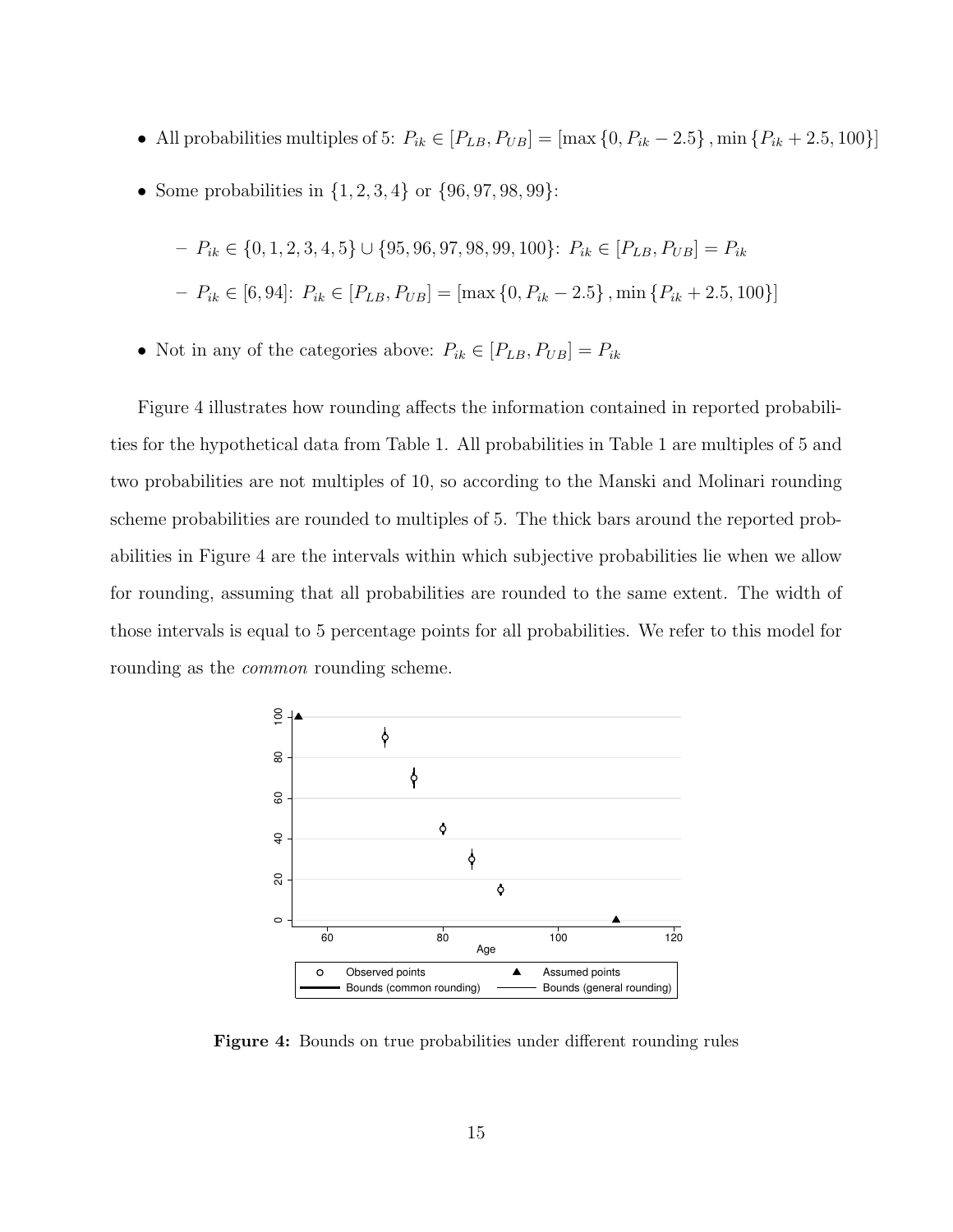An alternative approach allows the extent of rounding to vary across the probabilities that describe an individual's expectations. Following this logic, we assume that reported probabilities are all rounded to the crudest extent possible. We allow for rounding to multiples of 100, 50, 25, 10 and 5. That is, a reported probability of 100 is interpreted as evidence that the true probability lies in the interval [50, 100] and a reported 35 implies the interval [32.5, 37.5], regardless of the other probabilities reported by that respondent. Probabilities that can only result from rounding to a multiple of 1 are interpreted as indicative of an interval with width 5 (we do not interpret any probabilities as exact representations of underlying expectations). Because this scheme does not restrict the probabilities reported by an individual to be rounded to the same extent, we call it the general rounding scheme. The thin bars in Figure 4 illustrate this conservative rounding rule for the example data from Table 1. Note that the general rounding rule does not affect the admissible set for those age brackets at which the reported probability was rounded to a multiple of 5 but not of 10, since the common rounding rule assumes that all probabilities are rounded to multiples of 5. In this case general rounding only increases the width of the intervals for the true probabilities at those thresholds for which the reported probability is a multiple of 10.

The general rounding scheme leads to broad intervals for some probabilities, especially for those equal to 0, 50 and 100. However, imposing monotonicity on the true, partially identified, probabilities helps to narrow down the bounds on reported probabilities to informative levels. Monotonicity implies that the lower bound on the true probability for any threshold can never be below the lowest possible probability at the following threshold. Similarly, the upper bound at any threshold can never be above that at the previous threshold. For instance, if we observe a probability equal to 50% for the first age threshold of 70, the general rounding scheme interprets that probability as indicative of an interval equal to [25, 75] for the corresponding true probability. However, if the reported probability for age 75 is 40%, we know that the true probability for age 70 cannot be smaller than the lower bound of 35%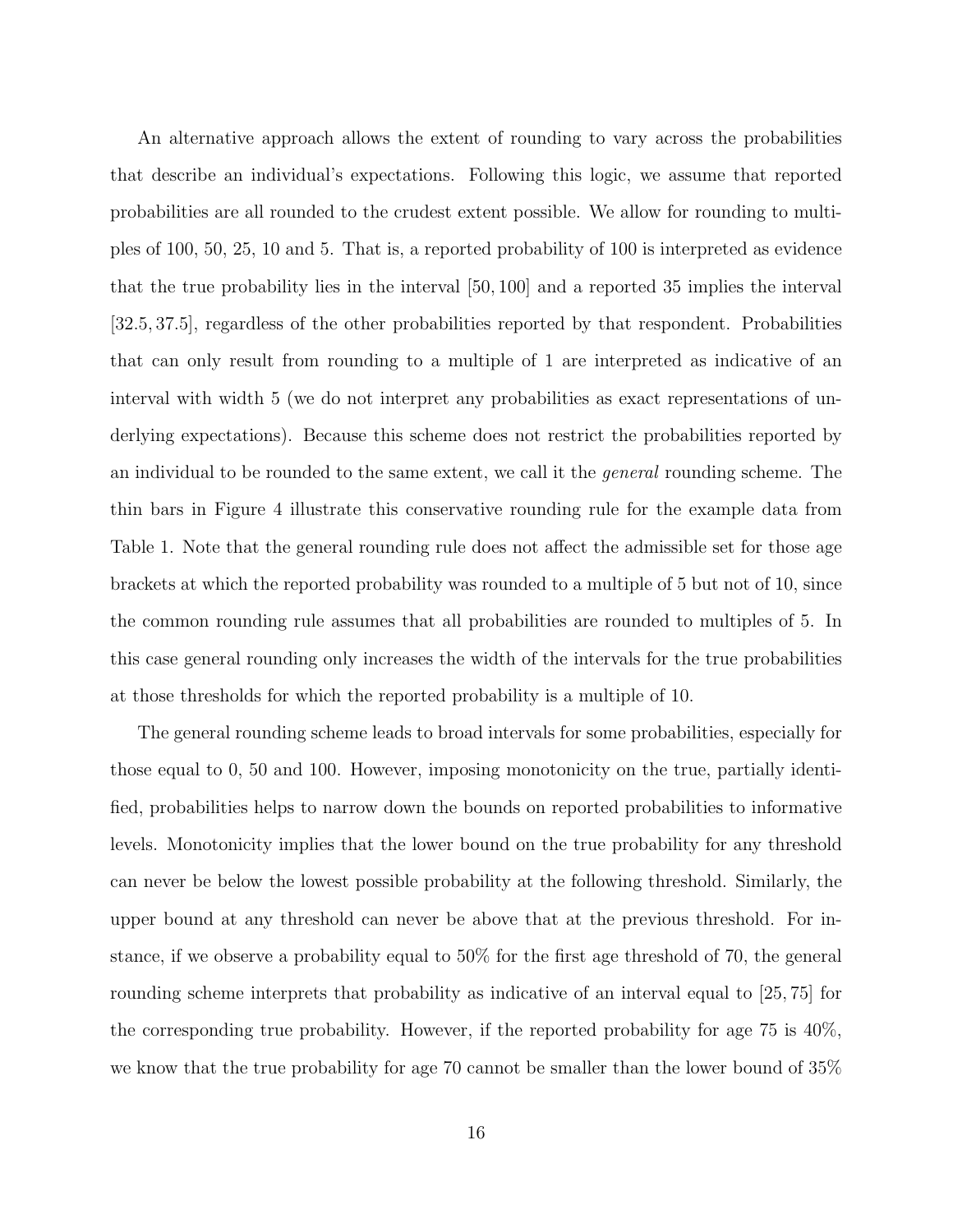(since that is the lower bound on the probability for age 75).

#### 2.5.2 Admissible sets for survival functions in the presence of rounding

According to the models of rounding explained in the previous section, probabilities reported by an individual respondent are either all generated by a common rounding rule, or they are rounded one by one to the maximum extent. We construct admissible sets for the corresponding survival function for both rounding models by tracing the upper and lower bounds of the intervals for the true, unobserved, probabilities.



Figure 5: Admissible sets for the survival function under different rounding rules. Left panel: no smoothing; right panel: smoothing between reported probabilities.

Figure 5 presents the admissible sets that contain the true survival function under both rounding rules for the example data from Table 1. The left panel does not smooth expectations between the reported probabilities, illustrating how the admissible set changes due to rounding relative to the scenario in which we do not make any assumptions beyond exact re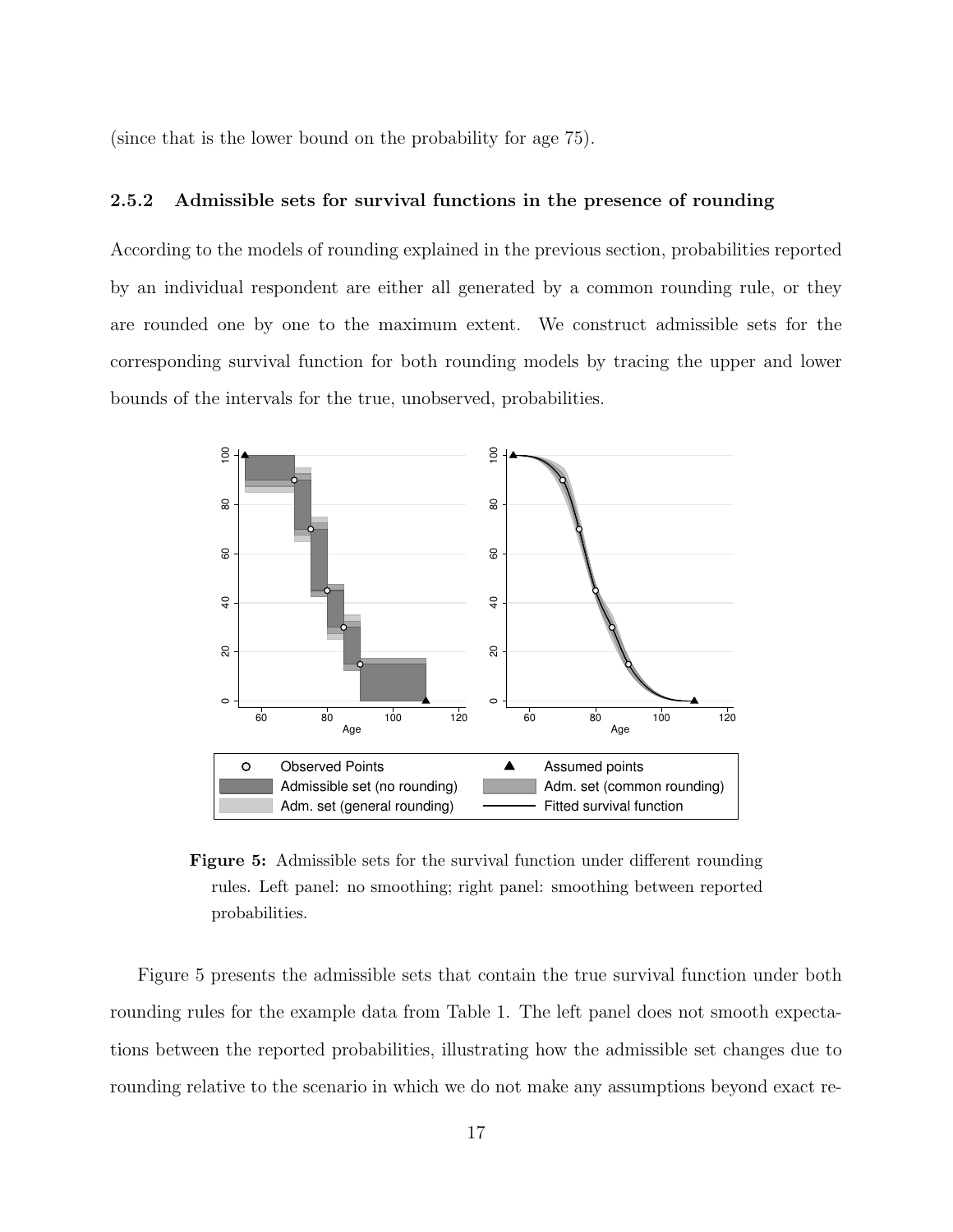porting of true probabilities (see Figure 3). The right panel of Figure 5 shows admissible sets obtained by simultaneously allowing for rounding and interpolating expectations between age thresholds by means of cubic splines as in Figure 2. In both panels the lightest grey band traces the upper and lower bounds on probabilities constructed using the more general and conservative rule that probabilities are rounded individually. The darker area assumes that all probabilities reported by a respondent are rounded to the same extent. The width of the identified region differs between rounding rules only at those thresholds for which the reported probability is not only a multiple of five, but also a multiple of 10 (the ages 70, 75 and 85). The survival function that yields the highest life expectancy that is consistent with the data and the rounding rule is that which traces the upper bound of the identified region, while the lowest life expectancy is obtained by tracing the lower bound.

Though uncertainty does not receive much attention in the literature on subjective longevity, our method of partially identifying survival curves does allow one to construct bounds for measures of dispersion. Two measures that are used to capture subjective uncertainty in other domains are the standard deviation and inter-quartile range (IQR) of the fitted distribution. Bounds on the IQR can easily be computed by locating the ages at which the lower and upper bound on the subjective survival function are equal to 75% and 25%. However, even if we do not allow for rounding the bounds for the IQR are sensitive to the maximum age imposed if the reported probability of living past the age of 90 is 25% or more, which is the case for 45% of our sample. It is more difficult to derive bounds on the standard deviation of a subjective distribution for a given identified region. Moreover, the survival curve that maximizes the standard deviation places as much probability mass as possible in the tails of the distribution, making the bounds sensitive to the choice of maximum lifespan.

We tried to reduce the size of admissible sets without interpolation between reported probabilities by imposing that survival curves are continuous and that the hazard of dying increases weakly with age. However, 65% of respondents report probabilities that are incom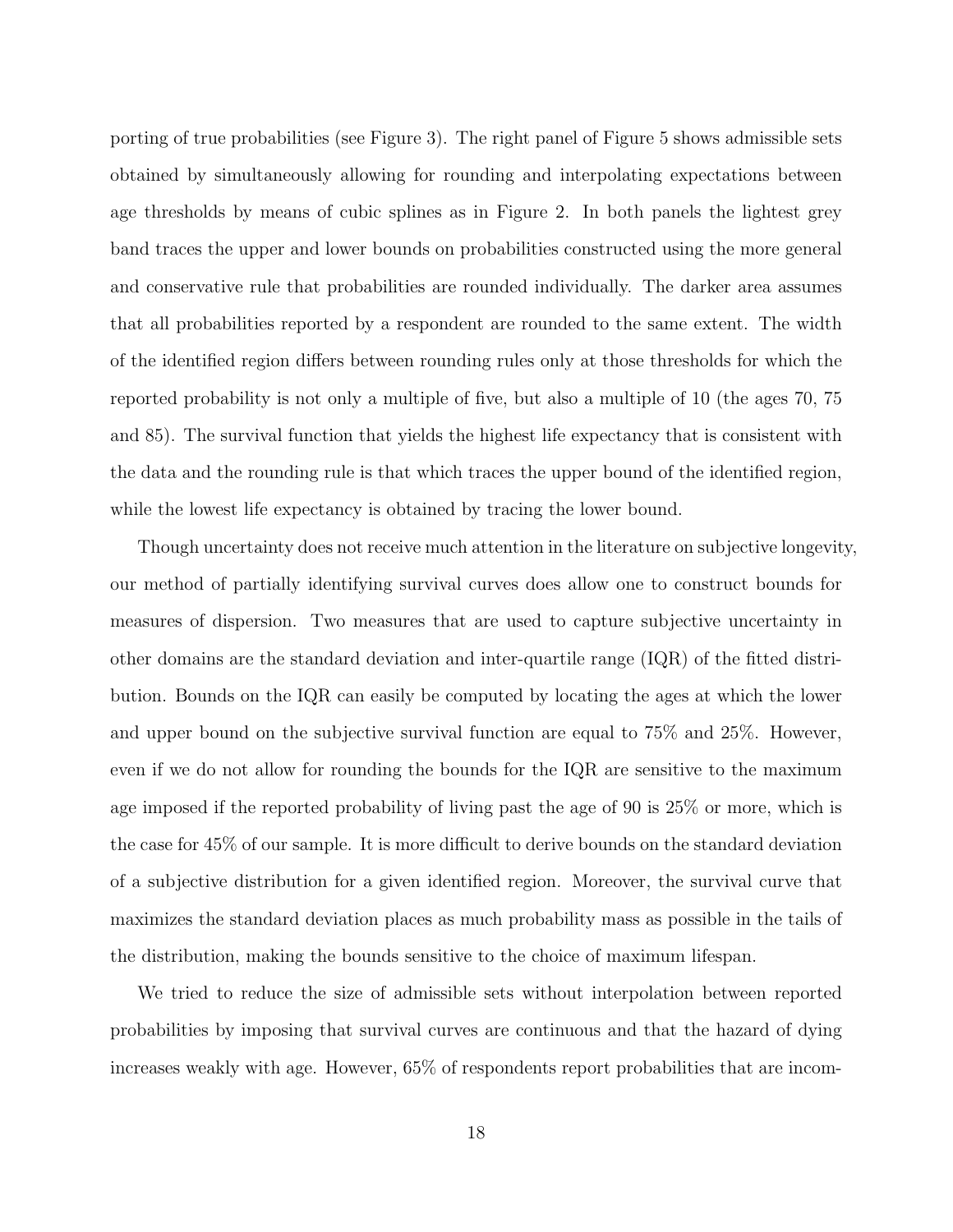patible with the assumption of an increasing hazard if we do not allow for rounding. If we do allow for rounding, the restrictions on expectations yield bounds on life expectancy that are not much narrower on average than those derived without rounding or restrictions on expectations. Results are available on request.

## 3 Data quality and descriptives

We use the 2011 wave of the yearly *Pensioenbarometer*, a survey administered to the respondents of the CentERpanel. Data collection was financed by Netspar, Network for Studies on Pensions, Aging and Retirement. The CentERpanel is administrated by CentERData and is representative of the Dutch adult population. The sample consists of approximately 2500 respondents age 16 and older, but due to the focus on pensions the Pensioenbarometer surveys are only elicited from respondents who are older than 24. All CentERpanel questionnaires are administered via the Internet and members of the panel without Internet access are provided with a set-top box to maintain representativeness.

The 2011 Pensioenbarometer was distributed to 2,396 potential respondents and was returned by 1,577 of them (65.8 percent survey response). Item non-response to the subjective survival questions is not an issue: 94.6 percent of the panel members who filled out the questionnaire provided an answer to all survival questions. Furthermore, violations of the arithmetic of probabilities are rare despite the fact that no safeguards were applied to ensure logical consistency of the reported probabilities: 97.1 percent of the complete responses are weakly monotonically decreasing (that is: the probabilities weakly decrease for older age thresholds). Because of these observations, we do not model item non-response or logical inconsistencies. After removing incomplete or logically inconsistent response sequences, we are left with 1,381 observations.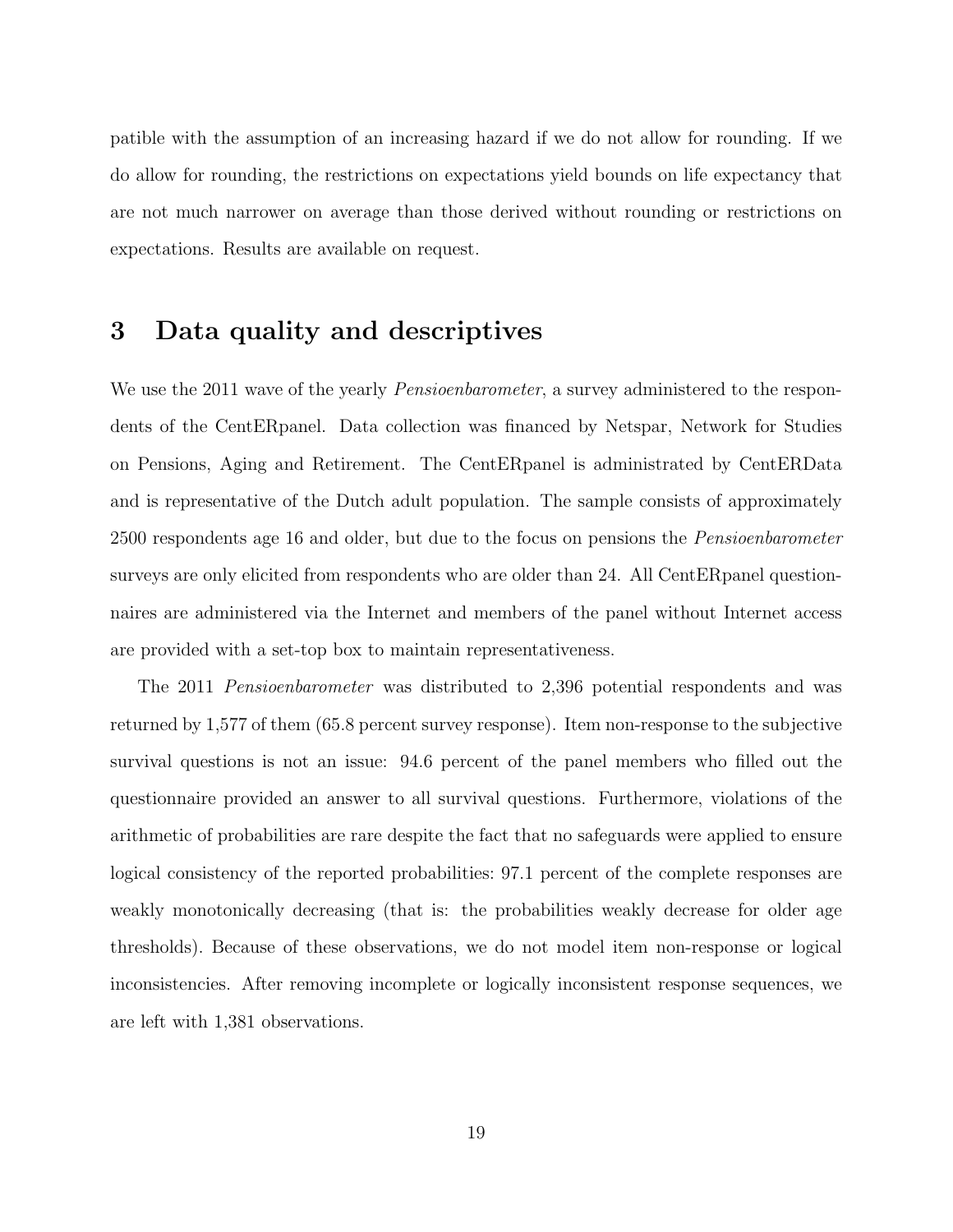As for demographic characteristics, men and women are evenly represented and the average age is 56. Three quarters of the sample lives with a partner. The sample is mostly healthy: 75 percent rates their own health either as "excellent" or "very good", while only 8 percent is in "bad" health. 41 Percent of the sample has finished some form of higher education (university or an applied college). A further breakdown by sex shows that the sample is better educated than the Dutch average: 44 percent of men and 38 percent of women have completed higher education compared to nationwide averages of 31 and 26 percent respectively in 2009. The average gross personal income in our sample is close to that of the population at large: the economically active within the sample earn 2,978 euro per month compared with a national average of 2,900 euro in 2010.<sup>4</sup>

Table 2 presents descriptive statistics of the reported probabilities and corresponding probabilities from life tables assembled by Statistics Netherlands. Due to the age-eligibility criteria described in section 2.1, the sample sizes are larger for questions referring to older ages (1,157 respondents, 84 percent of the sample, answer all five questions). The average reported probability of survival decreases with the age thresholds from around 75% for age 70 to 27% for age 90. Moreover, the average reported probabilities of men and women are very similar for all age thresholds, whereas the average life table probabilities differ much more between the sexes. Table 2 shows that men on average underestimate their probability of living past ages 70, 75 and 80 by roughly 10 percentage points, while they overestimate their probability of living past age 90 by 5 percentage points. Women, on the other hand, report probabilities that are 4-15 percentage points lower on average than their life table counterparts for all target ages. This suggests that the average life expectancy of men is more in line with that reported in life tables than that of women. Respondents use the full response scale for all questions.

We illustrate the importance of rounding in Table 3. The top panel of Table 3 contains a

<sup>&</sup>lt;sup>4</sup>A table with descriptive statistics of demographic covariates is available on request.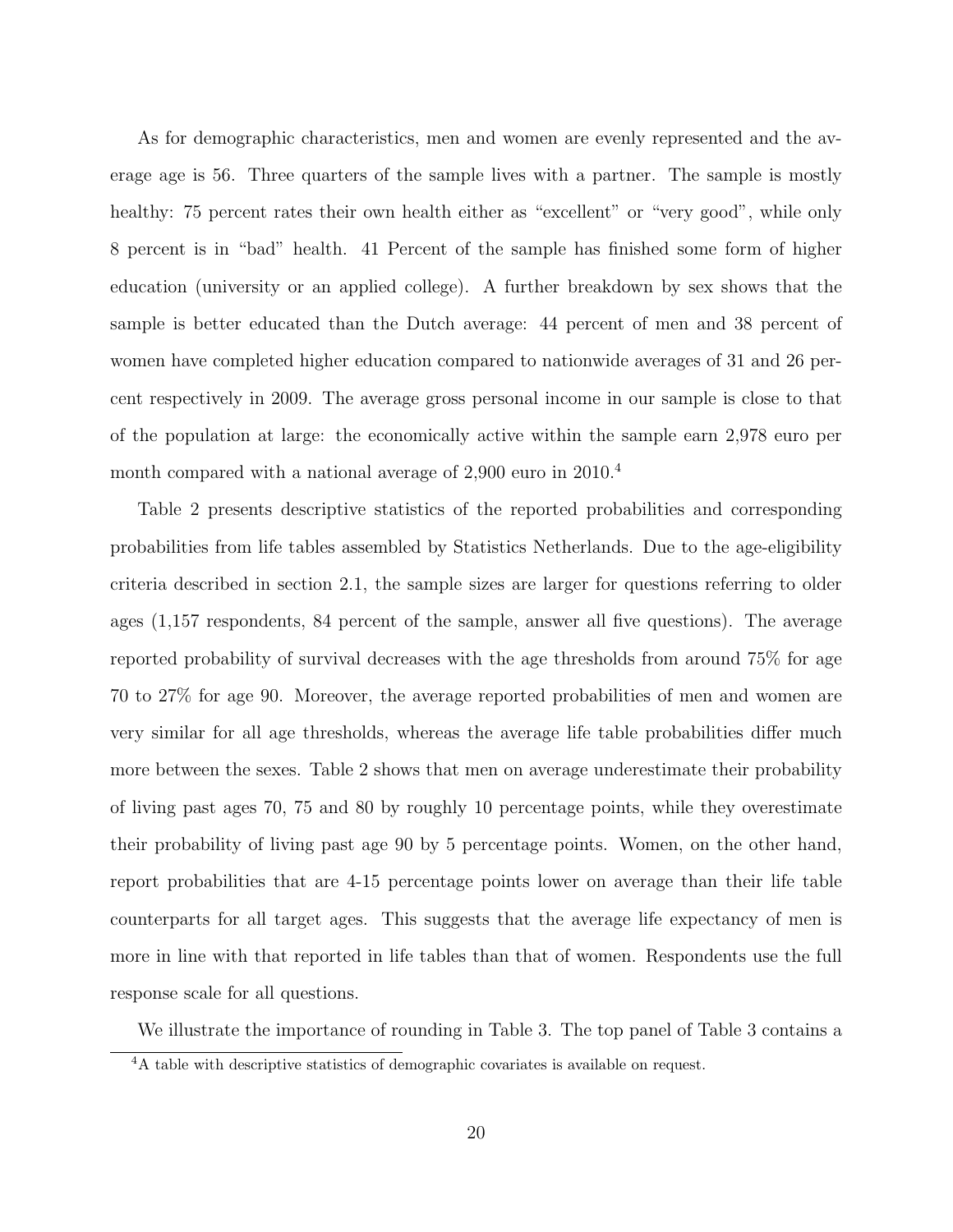|          | Men   |         |                        |       |                |                |     |              |     |  |
|----------|-------|---------|------------------------|-------|----------------|----------------|-----|--------------|-----|--|
|          |       |         | Reported probabilities |       |                |                |     |              |     |  |
|          | N     | Mean LT | Mean                   | S. D. | Min            | Q25            | Mdn | $_{\rm Q75}$ | Max |  |
| Age $70$ | 631   | 87.02   | 76.32                  | 21.00 | $\theta$       | 65             | 80  | 90           | 100 |  |
| Age $75$ | 696   | 78.05   | 67.15                  | 23.67 | $\theta$       | 50             | 70  | 85           | 100 |  |
| Age $80$ | 742   | 63.14   | 54.49                  | 25.75 | $\theta$       | 40             | 50  | 75           | 100 |  |
| Age $85$ | 776   | 43.64   | 40.64                  | 26.23 | $\overline{0}$ | 20             | 40  | 60           | 100 |  |
| Age 90   | 780   | 21.50   | 26.75                  | 24.92 | $\overline{0}$ | 5              | 20  | 50           | 100 |  |
|          | Women |         |                        |       |                |                |     |              |     |  |
|          |       |         | Reported probabilities |       |                |                |     |              |     |  |
|          | N     | Mean LT | Mean                   | S. D. | Min            | $\mathrm{Q}25$ | Mdn | $_{\rm Q75}$ | Max |  |
| Age $70$ | 526   | 90.92   | 75.32                  | 21.51 | $\theta$       | 60             | 80  | 90           | 100 |  |
| Age $75$ | 566   | 85.11   | 67.75                  | 23.73 | $\theta$       | 50             | 71  | 88           | 100 |  |
| Age $80$ | 593   | 75.11   | 56.18                  | 26.20 | $\overline{0}$ | 40             | 60  | 75           | 100 |  |
| Age $85$ | 598   | 58.15   | 42.67                  | 26.75 | $\theta$       | 20             | 50  | 60           | 100 |  |
| Age $90$ | 601   | 35.32   | 27.70                  | 25.63 | $\theta$       | 5              | 20  | 50           | 100 |  |

Table 2: Descriptive statistics of the reported survival probabilities and life table (LT) probabilities

tabulation of the different categories of rounding according to the common rounding scheme described in section 2.5. Frequencies are presented for the entire sample, by sex and by level of education. Rounding appears quite important: about half of the sample reports only probabilities that are multiples of 5, with at least one probability that is not a multiple of 10. Another third of the sample provides probabilities that are consistent with rounding to multiples of 10. Cruder forms of rounding do occur but are rare: 2 percent of the reported sequences consist entirely of probabilities equal to zero or one hundred and another 4 percent consist only zeros, fifties and one hundreds. Focal 50/50s are not likely to be an important concern for our data, since no more than 2.5 percent of the respondents answer 50 percent to all questions. Confirming the analysis in Manski and Molinari (2010), we find some evidence that respondents may round probabilities near the extremes of zero and one hundred differently since 8 percent of the sample reports multiples of 1 near the extremities of the scale. Only 3 percent of the responses are incompatible with all other forms of rounding and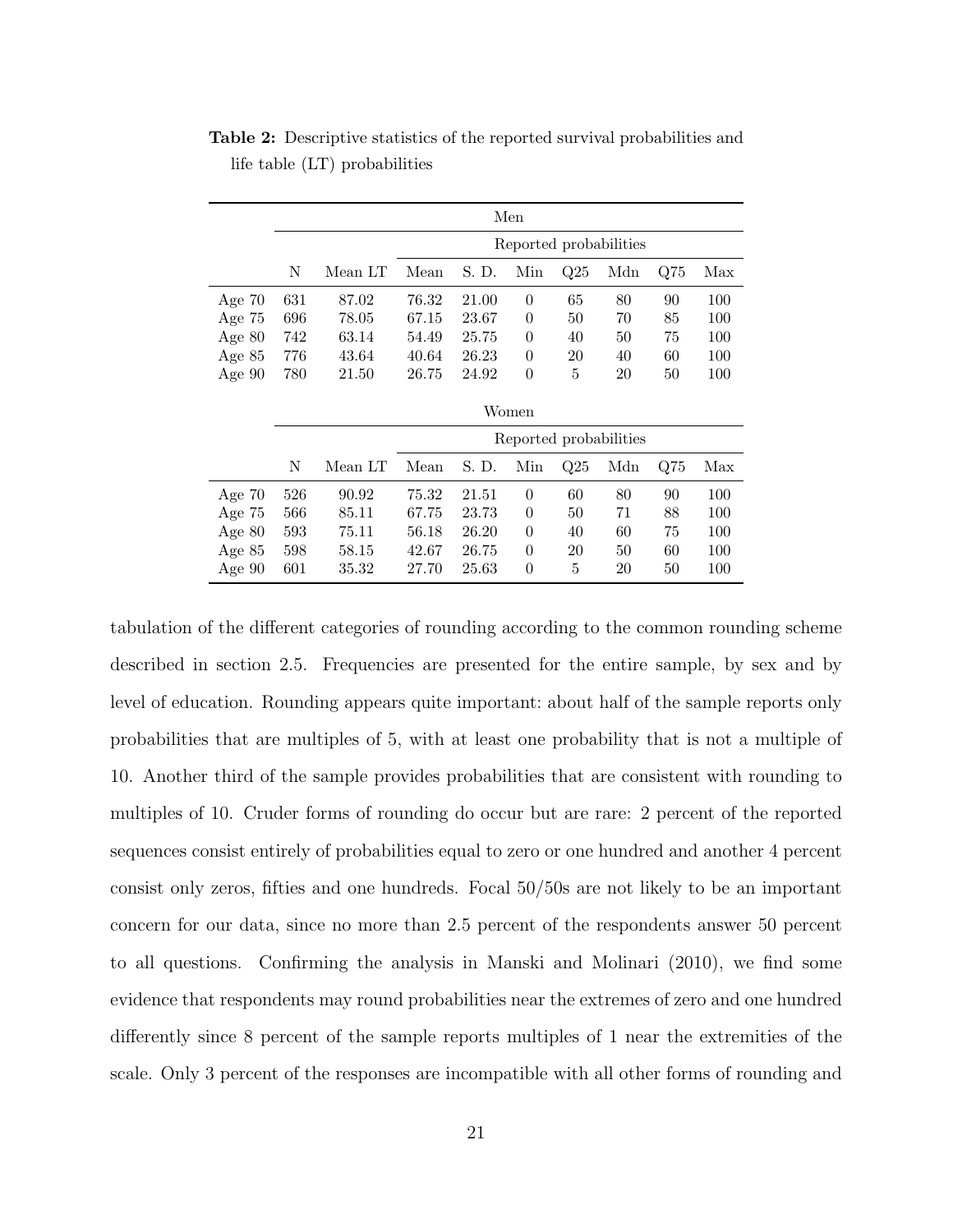are thus interpreted as exact answers (though one might argue that these are rounded to a multiple of 1, the most precise level of rounding allowed for in the questionnaire). We do not find any gender or education pattern in rounding behavior, as can be seen in the remaining columns of the top panel of Table 3.

|                              | Common rounding rule (rounding at the level of the individual respondent) |           |                  |                                                                         |              |               |             |  |  |  |
|------------------------------|---------------------------------------------------------------------------|-----------|------------------|-------------------------------------------------------------------------|--------------|---------------|-------------|--|--|--|
|                              |                                                                           |           |                  |                                                                         | By education |               |             |  |  |  |
|                              | Frequency                                                                 | %         | Men $(\%)$       | Women $(\%)$                                                            | Low $(\%)$   | Middle $(\%)$ | High $(\%)$ |  |  |  |
| All $0$ or $100$             | 27                                                                        | 1.96      | $2.05\,$         | 1.83                                                                    | $1.92\,$     | 2.53          | 1.58        |  |  |  |
| All 0, 50 or 100             | $52\,$                                                                    | 3.77      | 3.72             | 3.83                                                                    | 2.64         | 5.57          | 3.34        |  |  |  |
| All multiples of 10          | 448                                                                       | 32.44     | 31.54            | 33.61                                                                   | 34.86        | $30.38\,$     | 32.16       |  |  |  |
| All multiples of 5           | 710                                                                       | 51.41     | 52.31            | 50.25                                                                   | 50.96        | 51.39         | 51.85       |  |  |  |
| Some in $[1,4]$ or $[96,99]$ | 105                                                                       | 7.60      | 7.69             | 7.49                                                                    | 6.49         | 8.10          | 7.91        |  |  |  |
| Other                        | 39                                                                        | 2.82      | 2.69             | 3.00                                                                    | 3.13         | 2.03          | 3.16        |  |  |  |
|                              |                                                                           |           |                  |                                                                         |              |               |             |  |  |  |
| Total                        | 1,381                                                                     | 100       | 100              | 100                                                                     | 100          | 100           | 100         |  |  |  |
|                              |                                                                           |           |                  |                                                                         |              |               |             |  |  |  |
|                              |                                                                           |           |                  | General rounding rule (rounding at the level of individual probability) |              |               |             |  |  |  |
|                              |                                                                           |           | By age threshold |                                                                         |              |               |             |  |  |  |
| Multiples of                 | Frequency                                                                 | %         | 70(%)            | 75(%)                                                                   | 80(%)        | 85 (%)        | 90(%)       |  |  |  |
| $\dots100$                   | 717                                                                       | $11.02\,$ | 17.20            | 10.30                                                                   | 6.89         | 7.79          | 13.69       |  |  |  |
| 50                           | 933                                                                       | 14.33     | 14.17            | 11.89                                                                   | 16.40        | 16.74         | 12.31       |  |  |  |
| $\ldots 25$                  | 574                                                                       | 8.82      | 7.17             | 11.65                                                                   | 9.14         | 9.10          | 7.02        |  |  |  |
| $\ldots 10$                  | 3,274                                                                     | 50.30     | 49.70            | 49.29                                                                   | 54.68        | 49.34         | 48.44       |  |  |  |
| $\dots\!5$                   | 808                                                                       | 12.41     | 9.59             | 13.79                                                                   | 11.01        | 14.34         | 12.96       |  |  |  |
| $\dots 1$                    | 203                                                                       | $3.12\,$  | 2.16             | $3.09\,$                                                                | 1.87         | $2.69\,$      | 5.58        |  |  |  |
| Total                        | 6,509                                                                     | 100       | 100              | 100                                                                     | 100          | 100           | 100         |  |  |  |

Table 3: Incidence of rounding

The numbers in this table are frequencies of the reported probabilities that fall in the various rounding categories.

The bottom panel of Table 3 describes rounding according to the general rounding scheme explained in section 2.5. The general rounding scheme also indicates substantial rounding, since 50 percent of reported probabilities are multiples of 10 (but not of 50 or 100). Another 14 percent of probabilities are equal to 50 and only 3 percent can only result from rounding to multiples of 1. The variation in frequencies of the different rounding categories across the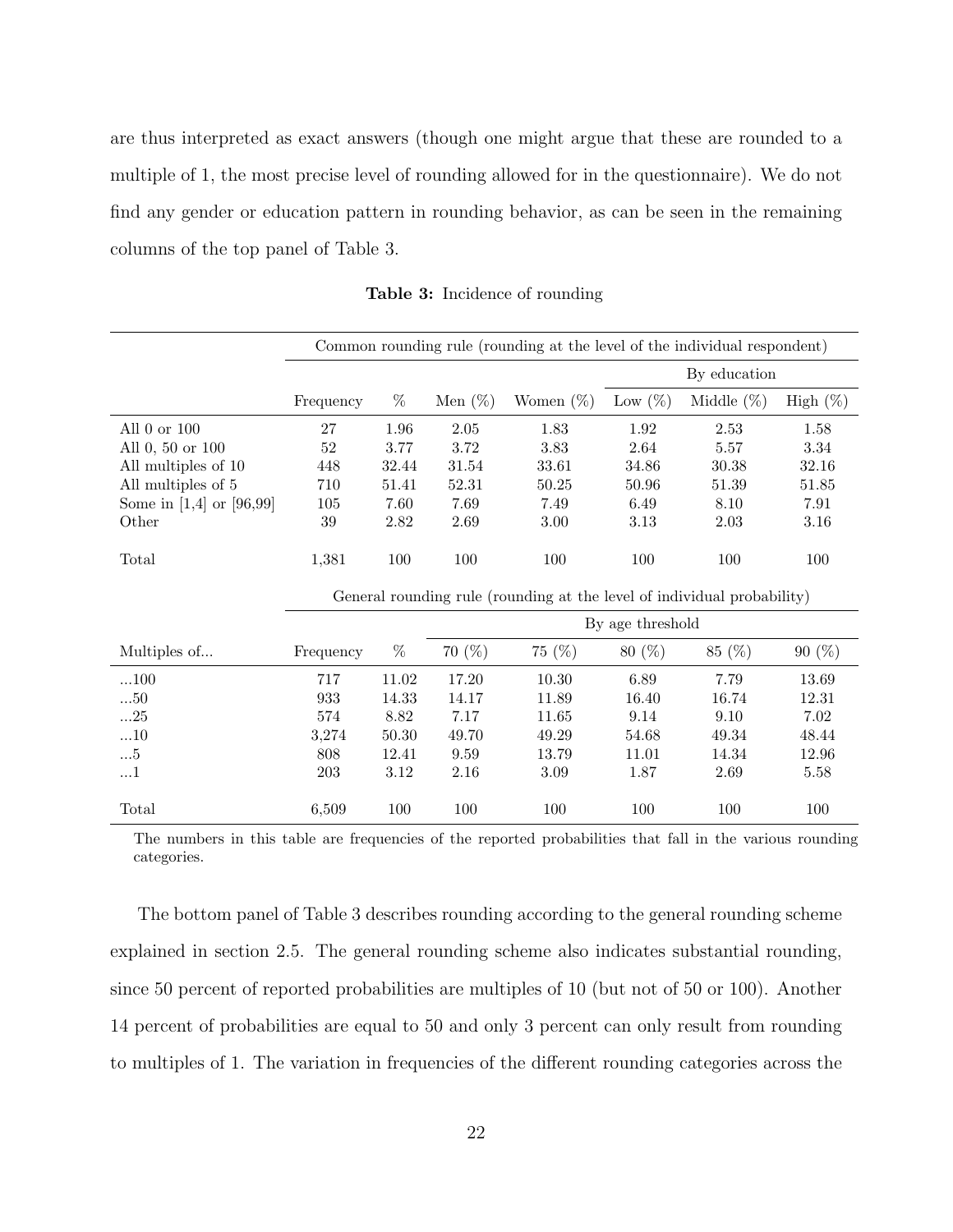age thresholds accords with intuition. Respondents express greater certainty, report a higher fraction of zeros and one hundreds, near the extreme ends of the age range. Conversely, 50/50s are more prevalent at the age thresholds of 80 and 85, expressing uncertainty about surviving past those ages.

### 4 Results

#### 4.1 Point- and interval identification of life expectancy

Table 4 contains descriptive statistics of the expected age of death calculated from the individual-specific parametric survival curves and the spline survival functions. Men expect to live to the age of 82 on average, which is slightly below the average prediction of 82.85 years found in the life tables. For women we find a larger discrepancy between the average subjective life expectancy and the average actuarial forecast: women expect to live to age 82-83 while the average actuarial prediction is 85.72. This larger discrepancy for women was also observed by Perozek (2008) for the HRS and Kutlu and Kalwij (2012) for the Netherlands. If we divide the sample in age groups, we find that men and women of all ages expect to live shorter than predicted in the actuarial tables. We will analyze the statistical significance of the differences between average subjective life expectancy and the forecasts in life tables in section 4.3 below.

Unsurprisingly, subjective mortality expectations exhibit much more variation than the life tables (the latter only vary with gender and age). The standard deviations of the expected age of death are around 8, while that of the actuarial forecasts is 2.15 for men and 1.42 for women. In the next subsection we analyze whether this variation in expectations is related to covariates such as health and socio-economic status.

The life expectancies calculated from parametric models are very similar to those derived from spline survival functions: all correlations between the expected ages of death are above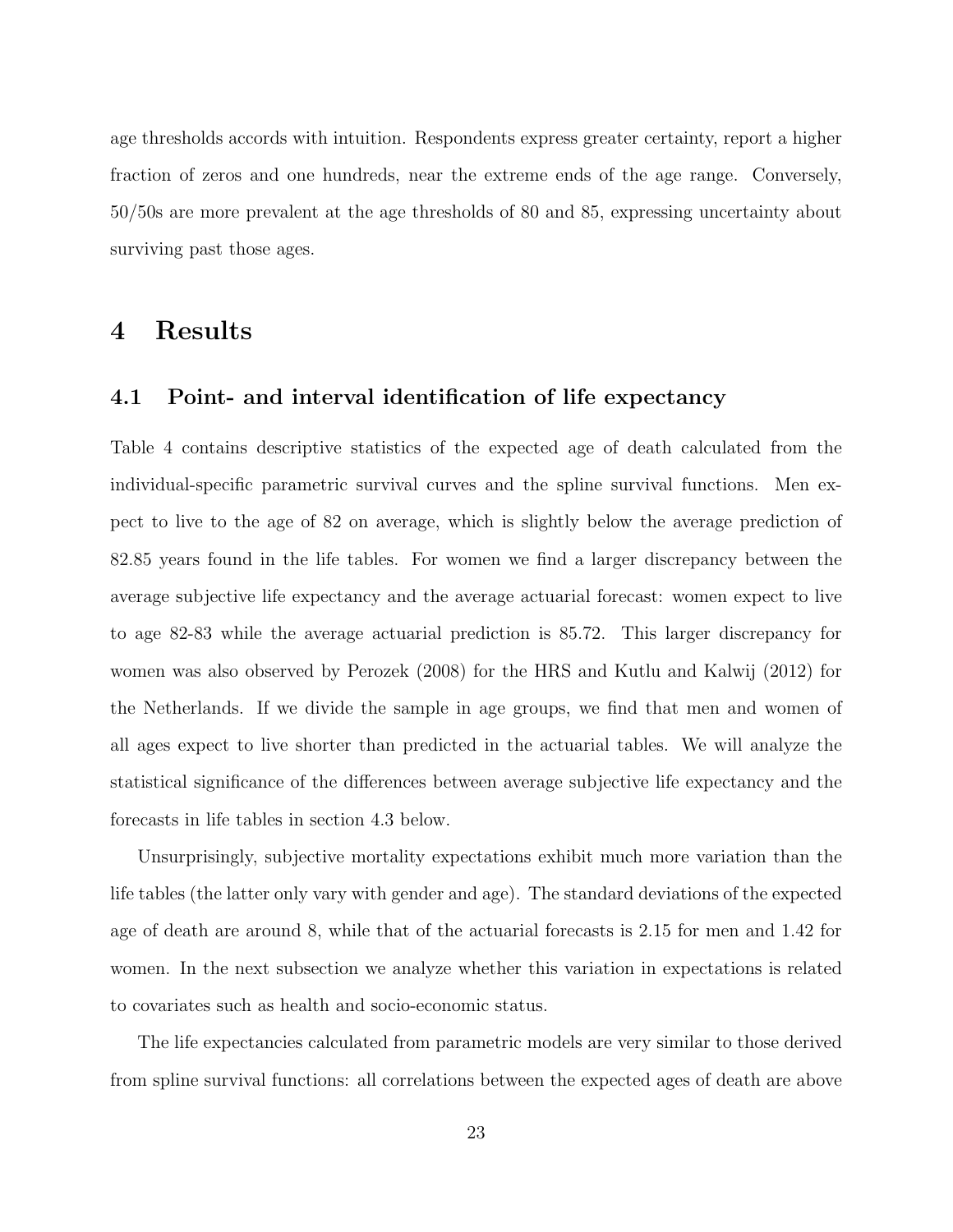|                                    | Men     |           |           |                |        |        |  |  |
|------------------------------------|---------|-----------|-----------|----------------|--------|--------|--|--|
|                                    |         |           |           | By age bracket |        |        |  |  |
|                                    | Overall | 25-35     | 36-45     | $46 - 55$      | 56-65  | $66+$  |  |  |
| Parametric approximations          |         |           |           |                |        |        |  |  |
| Gompertz                           | 81.71   | 81.90     | 80.94     | 79.73          | 80.95  | 84.48  |  |  |
|                                    | (7.61)  | (7.43)    | (10.48)   | (8.21)         | (6.98) | (4.98) |  |  |
| Weibull                            | 82.34   | 83.10     | 82.16     | 80.35          | 81.40  | 84.93  |  |  |
|                                    | (7.65)  | (7.65)    | (10.65)   | (8.19)         | (7.10) | (4.94) |  |  |
| Non-parametric approximations      |         |           |           |                |        |        |  |  |
| Linear splines                     | 82.11   | 80.72     | 79.08     | 79.59          | 82.02  | 85.94  |  |  |
|                                    | (8.09)  | (7.78)    | (9.29)    | (8.10)         | (7.91) | (5.99) |  |  |
| Cubic splines                      | 81.95   | 81.24     | 79.33     | 79.40          | 81.82  | 85.55  |  |  |
|                                    | (8.29)  | (7.76)    | (9.62)    | (8.36)         | (8.30) | (6.12) |  |  |
| Life table forecasts               |         |           |           |                |        |        |  |  |
| Statistics Netherlands life tables | 82.85   | 80.56     | 80.84     | 81.39          | 82.61  | 85.62  |  |  |
|                                    | (2.15)  | (0.07)    | (0.11)    | (0.23)         | (0.47) | (1.91) |  |  |
| Ν                                  | 780     | 36        | 104       | 185            | 233    | 222    |  |  |
|                                    |         |           | Women     |                |        |        |  |  |
|                                    |         |           |           | By age bracket |        |        |  |  |
|                                    | Overall | $25 - 35$ | $36 - 45$ | $46 - 55$      | 56-65  | $66+$  |  |  |
| Parametric approximations          |         |           |           |                |        |        |  |  |
| Gompertz                           | 81.99   | 81.35     | 83.08     | 80.73          | 80.76  | 84.63  |  |  |
|                                    | (8.39)  | (9.86)    | (10.77)   | (8.68)         | (7.05) | (5.51) |  |  |
| Weibull                            | 82.63   | 82.52     | 83.85     | 81.40          | 81.25  | 85.07  |  |  |
|                                    | (8.38)  | (9.77)    | (10.64)   | (8.74)         | (7.17) | (5.49) |  |  |
| Non-parametric approximations      |         |           |           |                |        |        |  |  |
| Linear splines                     | 81.78   | 79.29     | 80.72     | 80.28          | 81.61  | 86.03  |  |  |
|                                    | (8.33)  | (9.18)    | (8.91)    | (8.27)         | (7.86) | (6.51) |  |  |
| Cubic splines                      | 81.61   | 79.32     | 80.73     | 80.10          | 81.33  | 85.76  |  |  |
|                                    | (8.61)  | (9.78)    | (9.22)    | (8.65)         | (8.04) | (6.80) |  |  |
|                                    |         |           |           |                |        |        |  |  |
| Life table forecasts               |         |           |           |                |        |        |  |  |
| Statistics Netherlands life tables | 85.72   | 84.29     | 84.49     | 84.95          | 86.04  | 87.99  |  |  |
|                                    | (1.42)  | (0.04)    | (0.08)    | (0.21)         | (0.37) | (1.24) |  |  |

Table 4: Point estimates of life expectancy

Reported numbers are averages; standard deviations in parentheses.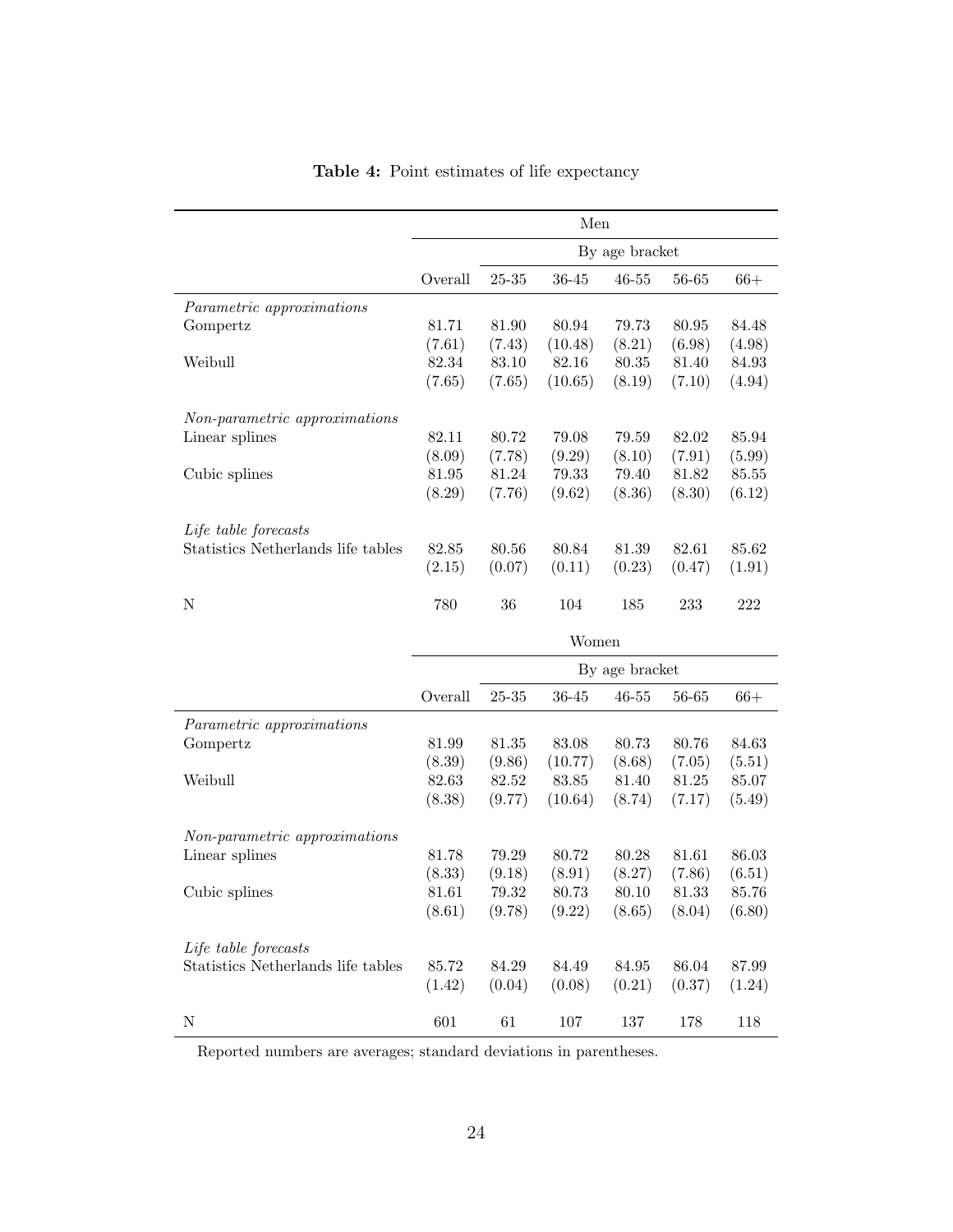0.98. Hence, given sufficiently rich data, computed mortality expectations are robust with respect to the choice for a (non-)parametric model for subjective survival. This finding is in line with De Bresser and Van Soest (2013a), who document that the first two moments of their subjective distributions of the expected replacement rate of income at retirement are very similar for a parametric (log-normal) specification versus cubic splines.

Now we turn to the bounds that we compute using the methodology described in sections 2.4 and 2.5. Table 5 presents sample averages of the bounds on life expectancy. The table reports descriptives for the case in which we do not interpolate expectations (*no smoothing*) and for that in which we do interpolate using cubic splines (*smoothing using cubic splines*). Table 5 contains averages for bounds under the assumptions of no rounding (columns under no), and under the common and general rounding rules described in section 2.5.1 (columns under *common* and *general* respectively). Analogous results based on linear spline interpolation are similar to those reported in Table 5 and are available on request.

According to the bounds without smoothing, which do not impose any restrictions on expectations beyond being consistent with the data, both men and women expect to live to age 76-88 on average. Expectations are conditional on the current age of the respondent, so the lower bounds of the intervals for life expectancy increase with age. The upper bound, on the other hand, appears to follow a U-shaped pattern and is the lowest for the 46-55 age bracket. In addition to summary statistics of the bounds, Table 5 also contain information on the average width of the intervals for life expectancy and of the relative decrease in width compared to the uninformative interval (which sets the minimum life expectancy of respondent *i* to zero and the maximum to  $T_{\text{max}} - age_i$ , where  $T_{\text{max}} = 110$ . The former provides an absolute measure of the informativeness of the bounds, while the latter takes into account that the width of the uninformative interval is smaller for older respondents (since the maximum lifespan does not vary with age). The intervals for life expectancy are about 12 years wide on average which translates into a reduction relative to the uninformative interval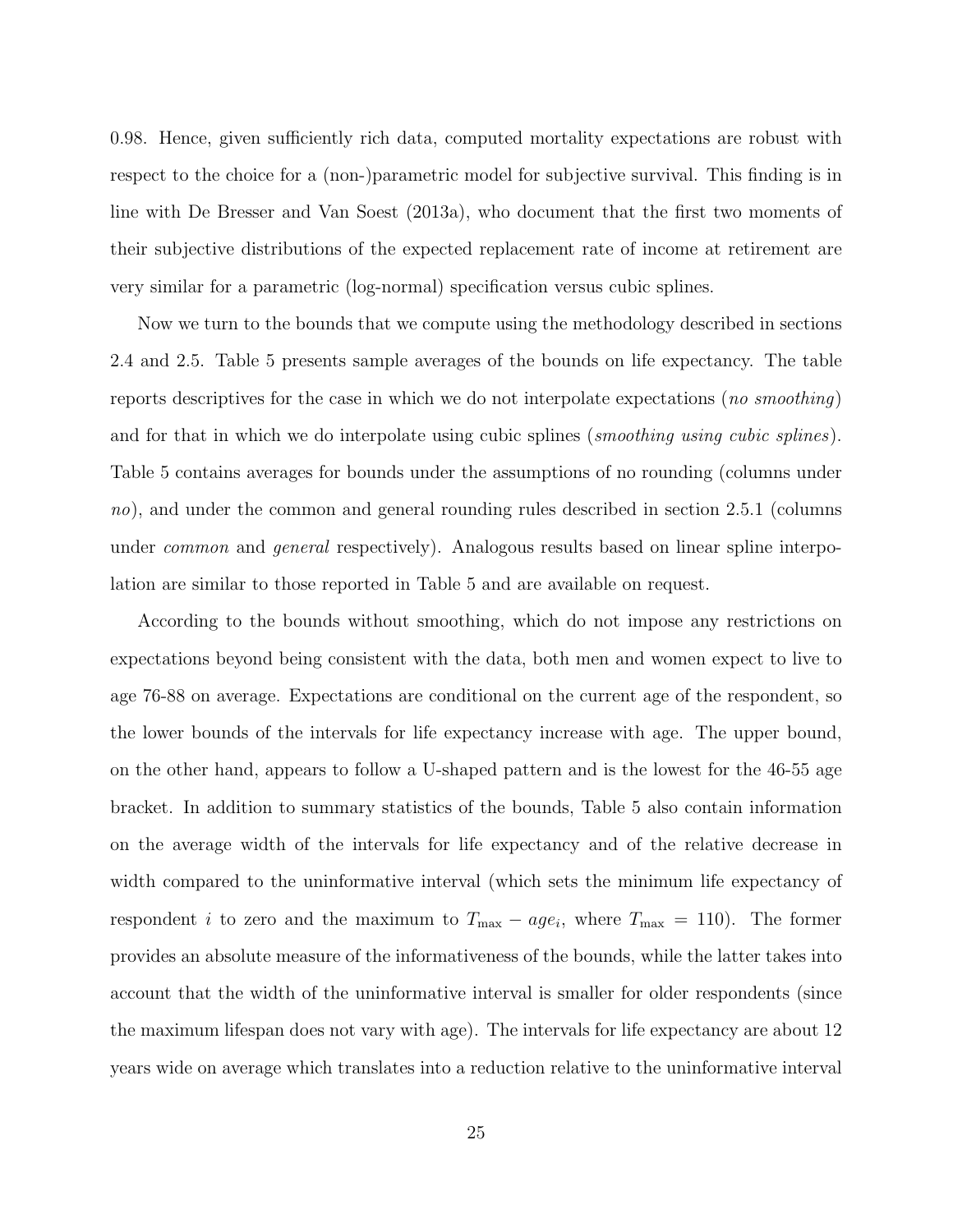|                                  |                |        |         | Men   |                |           |       |       |
|----------------------------------|----------------|--------|---------|-------|----------------|-----------|-------|-------|
|                                  | By age bracket |        |         |       |                |           |       |       |
|                                  | Overall        |        |         | 25-35 | 36-45          | $46 - 55$ | 56-65 | $66+$ |
|                                  | No             | Common | General | No    | N <sub>0</sub> | No        | No    | No    |
| No smoothing                     |                |        |         |       |                |           |       |       |
| LB                               | 76.43          | 75.03  | 73.45   | 72.46 | 70.93          | 73.31     | 77.12 | 81.55 |
| UB                               | 87.91          | 89.41  | 91.32   | 88.98 | 87.22          | 85.87     | 86.91 | 90.45 |
| Width                            | 11.37          | 14.39  | 17.87   | 16.52 | 16.29          | 12.56     | 9.80  | 8.90  |
| Percentage decrease <sup>a</sup> | 77.88          | 72.13  | 65.31   | 78.80 | 76.42          | 78.90     | 80.13 | 75.22 |
| N                                |                | 780    |         | 36    | 104            | 185       | 233   | 222   |
| Smoothing using cubic splines    |                |        |         |       |                |           |       |       |
| LB                               |                | 80.44  | 78.19   |       |                |           |       |       |
| UB                               |                | 83.48  | 85.34   |       |                |           |       |       |
| Width                            |                | 3.04   | 7.14    |       |                |           |       |       |
| Percentage decrease <sup>a</sup> |                | 94.18  | 86.35   |       |                |           |       |       |
| N                                |                | 778    | 611     |       |                |           |       |       |

Table 5: Sample averages of bounds on life expectancy derived in absence of rounding and under common and general rounding

|                                      |         |        |         |       |                | By age bracket |       |       |
|--------------------------------------|---------|--------|---------|-------|----------------|----------------|-------|-------|
|                                      | Overall |        |         | 25-35 | 36-45          | $46 - 55$      | 56-65 | $66+$ |
|                                      | No      | Common | General | No    | N <sub>o</sub> | No             | No    | No    |
| No smoothing                         |         |        |         |       |                |                |       |       |
| LB                                   | 75.66   | 73.99  | 72.20   | 70.08 | 72.66          | 73.91          | 76.83 | 81.52 |
| UB                                   | 87.93   | 89.59  | 91.68   | 88.49 | 88.77          | 86.66          | 86.40 | 90.65 |
| Width                                | 12.27   | 15.60  | 19.48   | 18.41 | 16.12          | 12.74          | 9.57  | 9.13  |
| Percentage decrease <sup>a</sup>     | 78.09   | 72.27  | 65.15   | 76.42 | 76.87          | 78.75          | 80.59 | 75.51 |
| N                                    |         | 601    |         | 61    | 107            | 137            | 178   | 118   |
| <i>Smoothing using cubic splines</i> |         |        |         |       |                |                |       |       |
| LB                                   |         | 79.90  | 77.44   |       |                |                |       |       |
| UB                                   |         | 83.29  | 85.51   |       |                |                |       |       |
| Width                                |         | 3.38   | 8.07    |       |                |                |       |       |
| Percentage decrease <sup>a</sup>     |         | 94.10  | 85.65   |       |                |                |       |       |
| N                                    |         | 600    | 463     |       |                |                |       |       |

Women

<sup>a</sup> Percentage decrease in width of the interval for life expectancy relative to the uninformative interval. The uninformative interval of respondent i is equal to  $110 - age_i$ .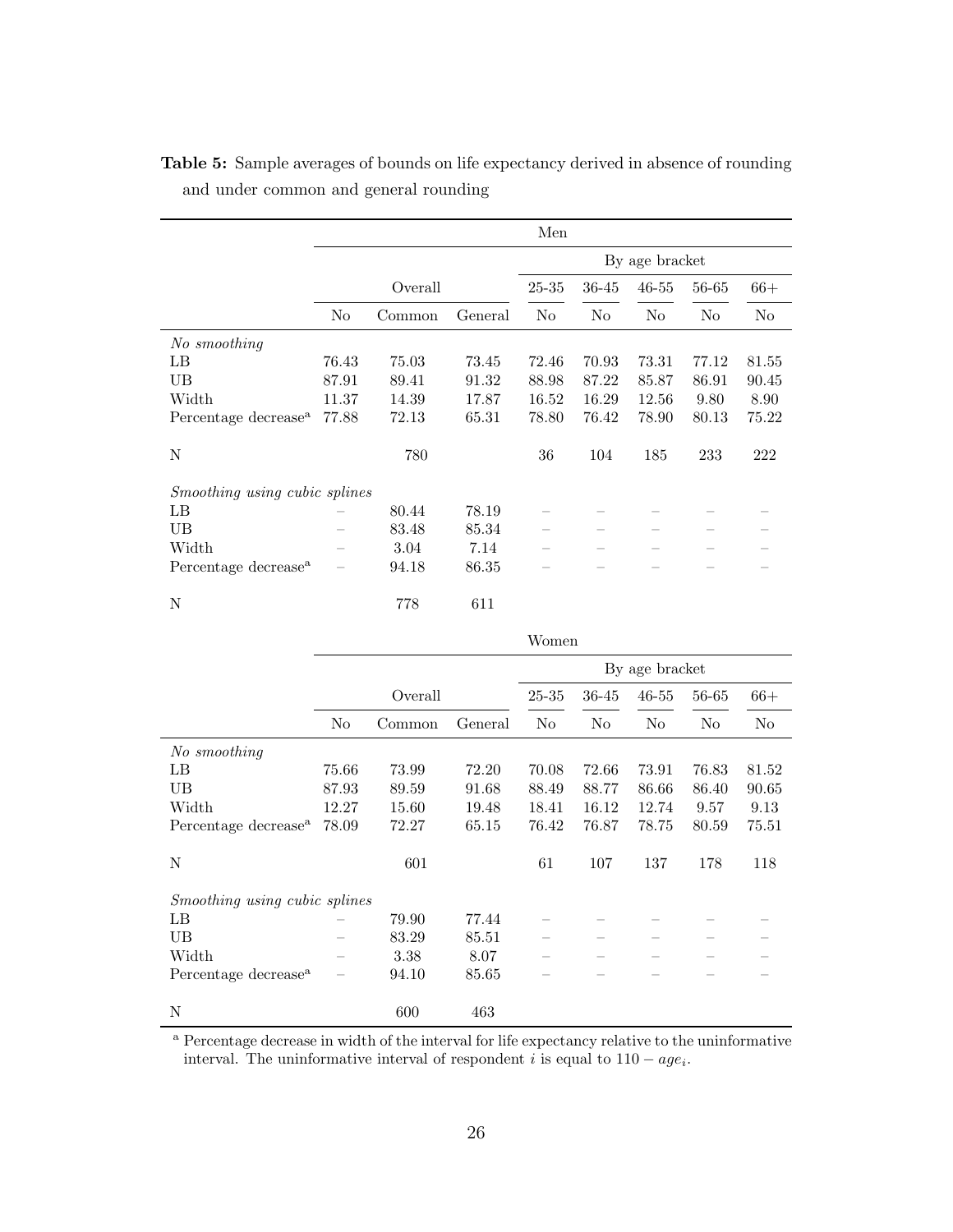of 78 percent. The average absolute width drops with age from 17 years for the youngest age group to 9 years for those of age 66 and older. The percentage decrease in width relative to the uninformative interval does not show any clear pattern with age.

By definition allowing for rounding makes the estimated intervals wider and thus less informative. Assuming a common rounding rule results in bounds with an average width of 15 years, or an average reduction from the uninformative interval of 72 percent. The general rounding scheme yields slightly wider intervals with an average width of 18 years.

We obtain much tighter bounds on life expectancy if we interpolate expectations between the elicited survival probabilities. Interpolation allows one to focus on the ambiguity that results from rounding, isolating it from the coarseness inherent in eliciting expectations by means of a limited number of probabilities. Under the common rounding assumption, interpolation reduces the average width of the interval from 15 years to 3 years. Though not reported in Table 5, the reduction is apparent in all age groups. The average for the 25-36 year olds, for instance, is diminished from 22 to 5 years, while that among respondents aged 66 and older drops from 11 to 2 years.

#### 4.2 Life expectancy and demographic variables

Next we investigate the relationship between life expectancy and demographic variables. We estimate linear regressions with the point identified life expectancies as dependent variables. For the bounds we apply partially identified models according to the methods presented in Imbens and Manski (2004).<sup>5</sup> Estimation results are presented in Table 6. The model specifications in that table pool men and women, because we could not reject the null hypothesis of equal coefficients for the sexes. Point identified models show that age and self-reported health are the most important covariates of subjective life expectancy. As expected, remaining life expectancy decreases non-linearly with age. Health too is strongly related to

<sup>&</sup>lt;sup>5</sup>We estimate the interval regressions using the Stata program CI1D, presented in Beresteanu et al.  $(2010)$ .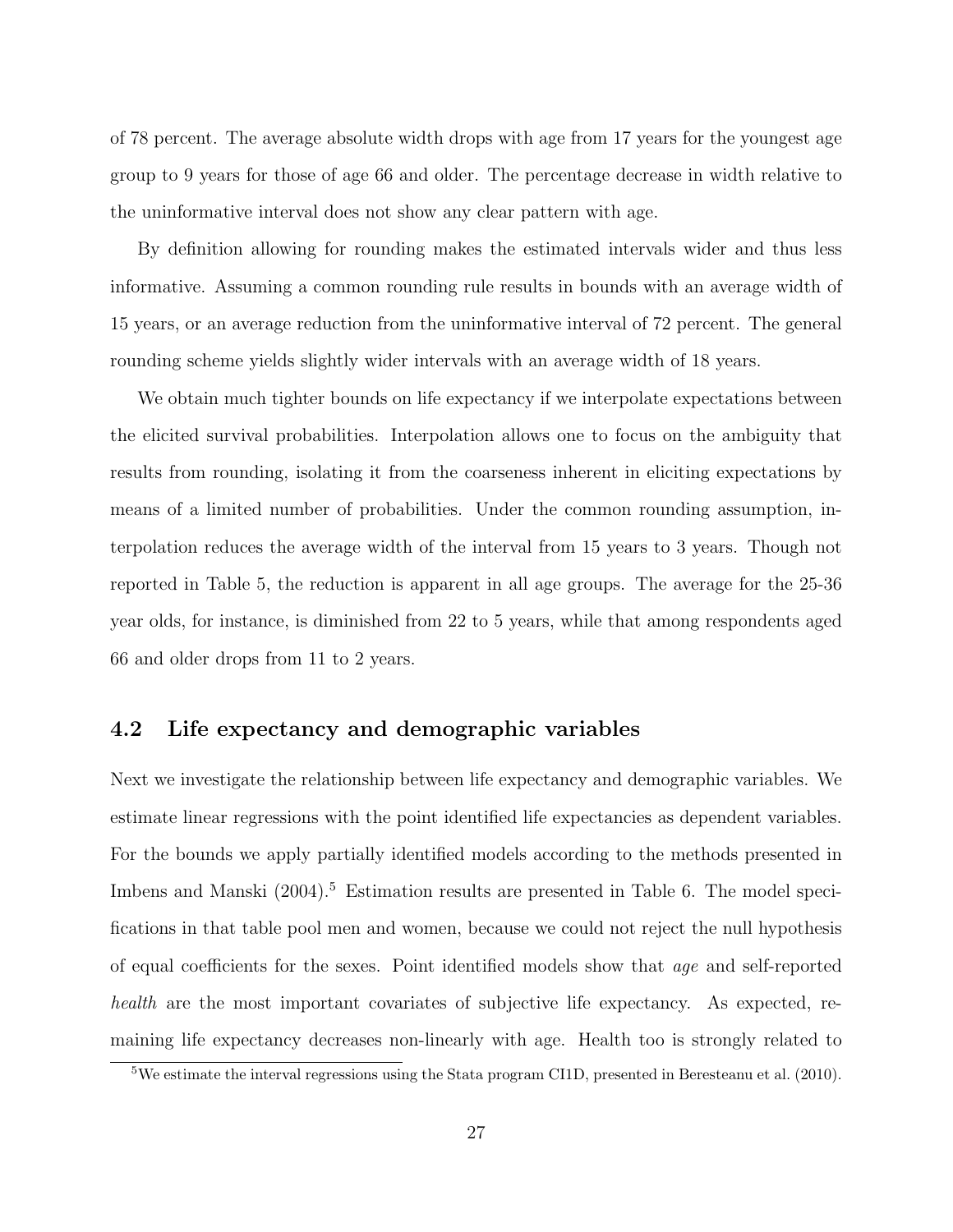subjective life expectancy: compared to the baseline of people in excellent health, those in bad health expect to live 7 years shorter on average. Respondents in fair or good health also expect to live shorter than their healthier peers. Like Kutlu and Kalwij (2012), we do not find significant associations between life expectancy and education and income if we also condition on subjective health. This lack of an association between socio-economic status and subjective mortality, conditional on subjective health, is plausible in the context of the Dutch healthcare system, because the quality of medical services is the roughly same for everybody. However, poorly educated and income-poor individuals are especially likely to be in worse health, partly because they are more likely to engage in behaviors that affect their health negatively (like smoking and drinking). Therefore, we find that respondents from the lowest income group and those with the poorest education expect to die younger if we remove subjective health from the estimated equation (estimates available on request). Note that the estimates are not sensitive to the way in which expectations are approximated: similar conclusions emerge whether we fit Weibull distributions or cubic splines.

The rightmost columns of Table 6 present estimates from models with interval-censored life expectancy as the dependent variable. The estimates from partially identified models estimated on the bounds without smoothing show that little can be learned about differences in life expectancy across the sample if one is unwilling to interpolate expectations between data points. There are clear differences between the identified sets that are in line with the coefficient estimates from point identified models. For instance, the set-estimate of the coefficient of being in bad health, which is associated with a 7-year lower life expectancy relative to the baseline in point identified models, is  $(-23.7; 8.9)$ . Though that interval suggests a negative correlation, zero is included in all identified sets (and by implication in all 95% confidence sets) except for the constant. Hence, we are not able to draw conclusions about the sign of any of the coefficients: a clear indication that the bounds are too wide for useful inference. Since rounding only makes the bounds on life expectancy wider, this holds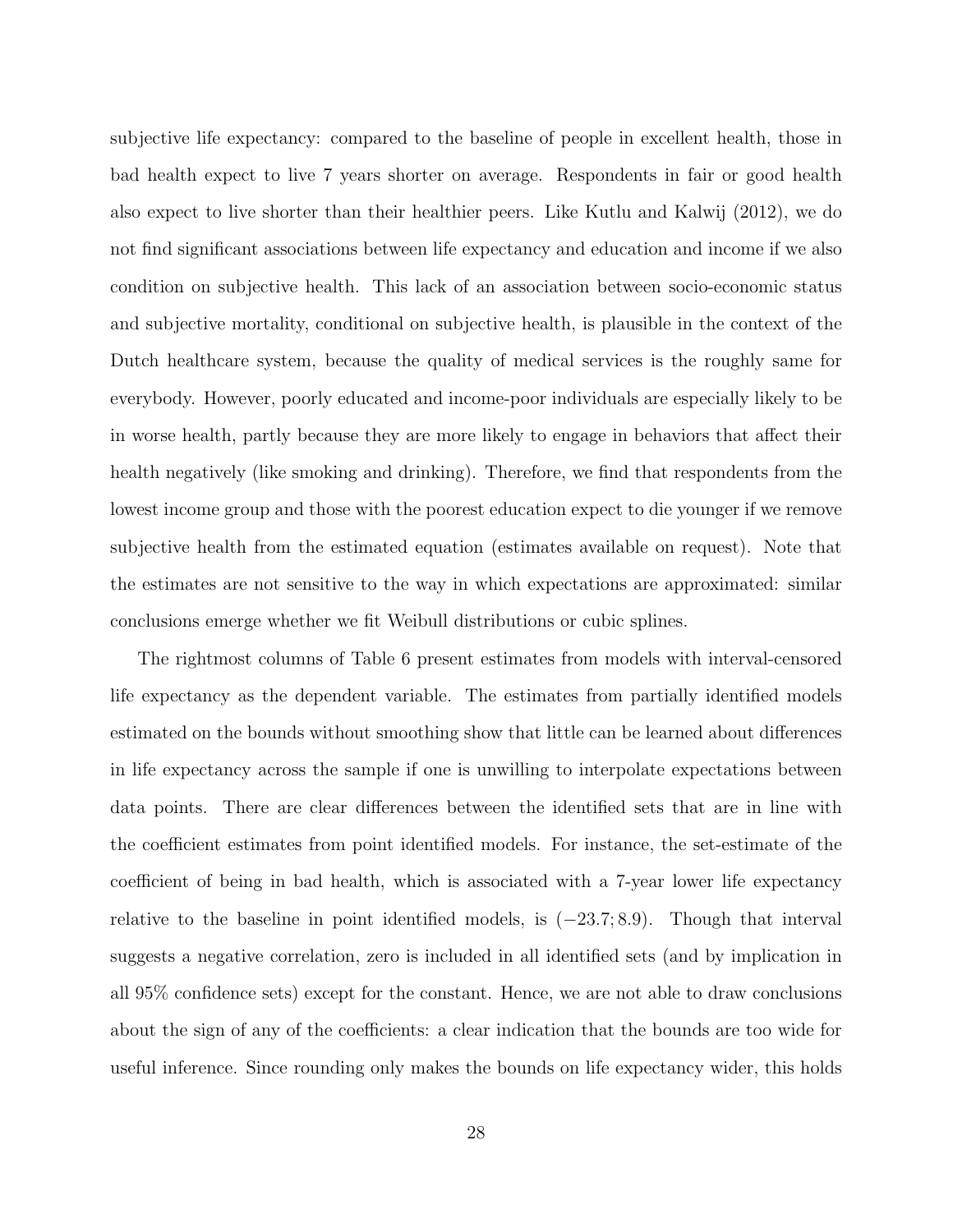|                               |             |                         | Partially identified models |                        |                          |  |  |  |
|-------------------------------|-------------|-------------------------|-----------------------------|------------------------|--------------------------|--|--|--|
|                               |             |                         | No smoothing                | Cubic splines          |                          |  |  |  |
|                               |             | Point identified models | No rounding                 | Common rounding        | General rounding         |  |  |  |
|                               | Weibull     | Cubic spline            | LB<br>UB                    | LB<br>UB               | LB<br>UB                 |  |  |  |
| Age                           | $-1.740***$ | $-1.539***$             | $-3.278$<br>2.256           | $-2.257$<br>$-0.796$   | $-3.176$<br>0.266        |  |  |  |
|                               | (0.106)     | (0.114)                 | $(-3.526; 2.504)$           | $(-2.475; -0.578)$ **  | $(-3.446; 0.535)$        |  |  |  |
| Age squared/ $100$            | $0.761***$  | $0.670***$              | $-1.762$<br>3.079           | 0.0264<br>1.290        | $-0.883$<br>2.103        |  |  |  |
|                               | (0.0890)    | (0.0978)                | $(-1.981; 3.298)$           | $(-0.144; 1.461)$      | $(-1.115; 2.334)$        |  |  |  |
| Male                          | $-0.808*$   | $-0.616$                | $-12.571$<br>11.185         | $-3.802$<br>2.663      | $-8.397$<br>6.935        |  |  |  |
|                               | (0.430)     | (0.441)                 | $(-13.423; 12.037)$         | $(-4.687; 3.547)$      | $(-9.436; 7.974)$        |  |  |  |
| Educ. - primary school        | $-1.092$    | $-0.789$                | $-13.151$<br>11.713         | $-3.811$<br>1.940      | $-9.338$<br>5.529        |  |  |  |
|                               | (0.937)     | (1.020)                 | $(-14.734; 13.297)$         | $(-5.527; 3.655)$      | $(-11.642; 7.833)$       |  |  |  |
| Educ. - higher secondary      | $-0.239$    | $-0.0520$               | $-12.898$<br>12.681         | $-3.602$<br>3.062      | $-8.626$<br>7.707        |  |  |  |
|                               | (0.735)     | (0.781)                 | $(-14.184; 13.968)$         | $(-5.210; 4.671)$      | $(-10.344; 9.425)$       |  |  |  |
| Educ. - lower vocational      | 0.143       | $-0.144$                | $-14.136$<br>13.911         | $-4.349$<br>3.811      | $-9.803$<br>9.065        |  |  |  |
|                               | (0.696)     | (0.705)                 | $(-15.540; 15.314)$         | $(-5.717; 5.179)$      | $(-11.482; 10.744)$      |  |  |  |
| Educ. - higher vocational     | $-0.515$    | $-0.415$                | $-13.706$<br>12.771         | $-4.008$<br>2.939      | $-9.247$<br>7.592        |  |  |  |
|                               | (0.575)     | (0.592)                 | $(-14.861; 13.926)$         | $(-5.134; 4.064)$      | $(-10.643; 8.988)$       |  |  |  |
| Educ. - university            | 0.456       | 0.164                   | $-14.281$<br>14.712         | $-3.961$<br>3.808      | $-9.151$<br>9.085        |  |  |  |
|                               | (0.680)     | (0.674)                 | $(-15.609; 16.040)$         | $(-5.192; 5.039)$      | $(-10.822; 10.755)$      |  |  |  |
| Income $< 1150$ euro/month    | $-0.336$    | $-0.438$                | $-15.306$<br>14.327         | $-4.586$<br>3.708      | $-9.628$<br>9.741        |  |  |  |
|                               | (1.125)     | (1.087)                 | $(-17.247; 16.268)$         | $(-6.639; 5.762)$      | $(-12.091; 12.203)$      |  |  |  |
| Income $1801-2600$ euro/month | $-0.282$    | $-0.120$                | $-12.737$<br>12.744         | $-3.724$<br>3.291      | $-8.101$<br>8.252        |  |  |  |
|                               | (0.703)     | (0.716)                 | $(-13.908; 13.915)$         | $(-4.928; 4.495)$      | $(-9.816; 9.968)$        |  |  |  |
| Income $> 2600$ euro/month    | $-0.331$    | $-0.0576$               | $-13.122$<br>13.059         | $-3.637$<br>3.343      | $-8.263$<br>8.421        |  |  |  |
|                               | (0.668)     | (0.671)                 | $(-14.461; 14.398)$         | $(-4.890; 4.596)$      | $(-9.965; 10.122)$       |  |  |  |
| Health - bad                  | $-6.713***$ | $-7.668***$             | $-23.717$<br>8.920          | $-11.606$<br>$-2.449$  | $-16.660$<br>3.988       |  |  |  |
|                               | (1.039)     | (1.082)                 | $(-25.682; 10.886)$         | $(-13.736; -0.319)$ ** | $(-19.009; 6.337)$       |  |  |  |
| Health - fair                 | $-5.378***$ | $-6.351***$             | $-21.302$<br>8.746          | $-10.190$<br>$-2.236$  | $-14.821$<br>3.312       |  |  |  |
|                               | (0.764)     | (0.798)                 | $(-22.797; 10.242)$         | $(-11.764; -0.662)$ ** | $(-16.661; 5.152)$       |  |  |  |
| Health - good                 | $-1.366**$  | $-2.155***$             | $-15.403$<br>11.416         | $-5.773$<br>1.670      | $-10.151$<br>6.549       |  |  |  |
|                               | (0.660)     | (0.697)                 | $(-16.734; 12.746)$         | $(-7.092; 2.989)$      | $(-11.820; 8.217)$       |  |  |  |
| Constant                      | $101.9***$  | $93.39***$              | 14.901<br>169.661           | 72.721<br>113.506      | 41.289<br>139.392        |  |  |  |
|                               | (3.249)     | (3.396)                 | $(7.710; 176.852)$ **       | $(66.029; 120.198)$ ** | $(32.937; 147.744)^{**}$ |  |  |  |
|                               |             |                         |                             |                        |                          |  |  |  |
| N                             | 1,380       | 1,380                   | 1,380                       | 1.377                  | 1,073                    |  |  |  |
| R-squared                     | 0.735       | 0.680                   |                             |                        |                          |  |  |  |

Table 6: Point and partially identified models of remaining life expectancy

Standard errors in parentheses for point identified models

95% confidence sets in parentheses for the partially identified models

\*\*\*significant at 1%; \*\*significant at 5%; \*significant at 10%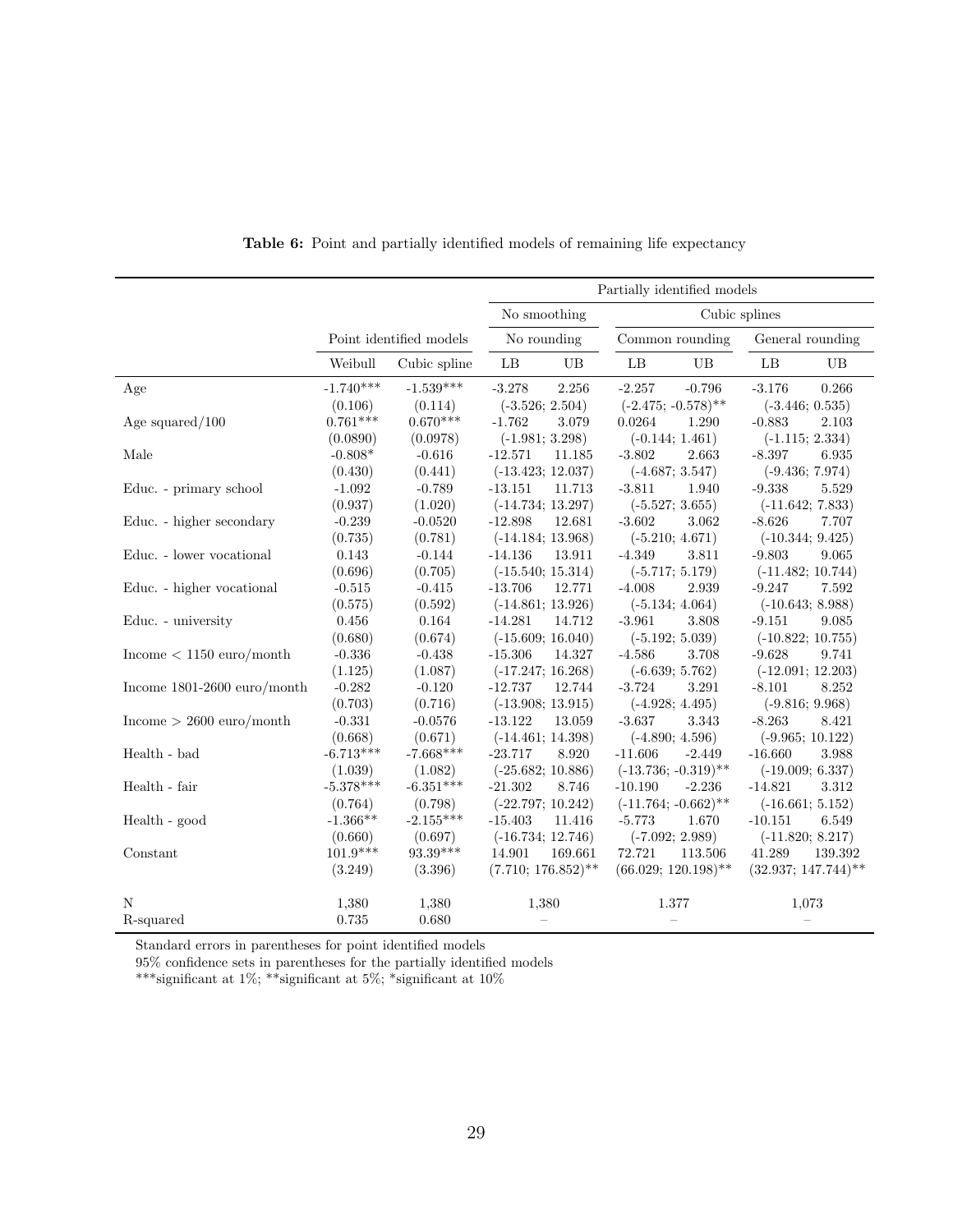even more strongly if we allow for rounding. Without additional assumptions there is not enough information in the data to do precise inference on differences in life expectancy across different socio-demographic groups.

Table 6 shows that if we do smooth expectations by means of cubic splines and allow for rounding according to the common rounding rule, we find evidence for similar correlations that are apparent in point identified models. In particular, zero is not included in the 95% confidence sets for the coefficients on the indicators for bad and fair health. These results show that the limited number of elicited points on the survival functions is a more important limitation on the informativeness of the data than (common) rounding. However, if we simultaneously interpolate and allow for general, worst-case, rounding, the identified sets again become too wide to draw any conclusions (though they remain narrower than in the no-smoothing, no-rounding case). Therefore, the informativeness of the data hinges not only on our willingness to smooth beliefs, but also on the particular type of rounding that we assume. Finally, note that the sample sizes for the partially identified models of smoothed expectations are smaller than those for the other models. This is due to the fact that the cubic spline functions that trace the upper and lower bounds for the true, non-rounded probabilities sometimes cross each other, in which case we drop that observation. This is rare for the case of common rounding, only 3 observations are lost this way, but quite common for general rounding for which we lose 307 observations (or 22% of the sample). This complication does not occur with linear splines, so we verified the patterns from Table 6 using linear splines. All estimates are similar to those reported here, results are available on request.

#### 4.3 Consistency of expectations with life tables

As mentioned in the introduction, consistency of subjective expectations with published lifetables has been an active area of research since the first subjective longevity questions were posed in the HRS in 1992 (Gan et al., 2005). Most recently, Perozek (2008) found that in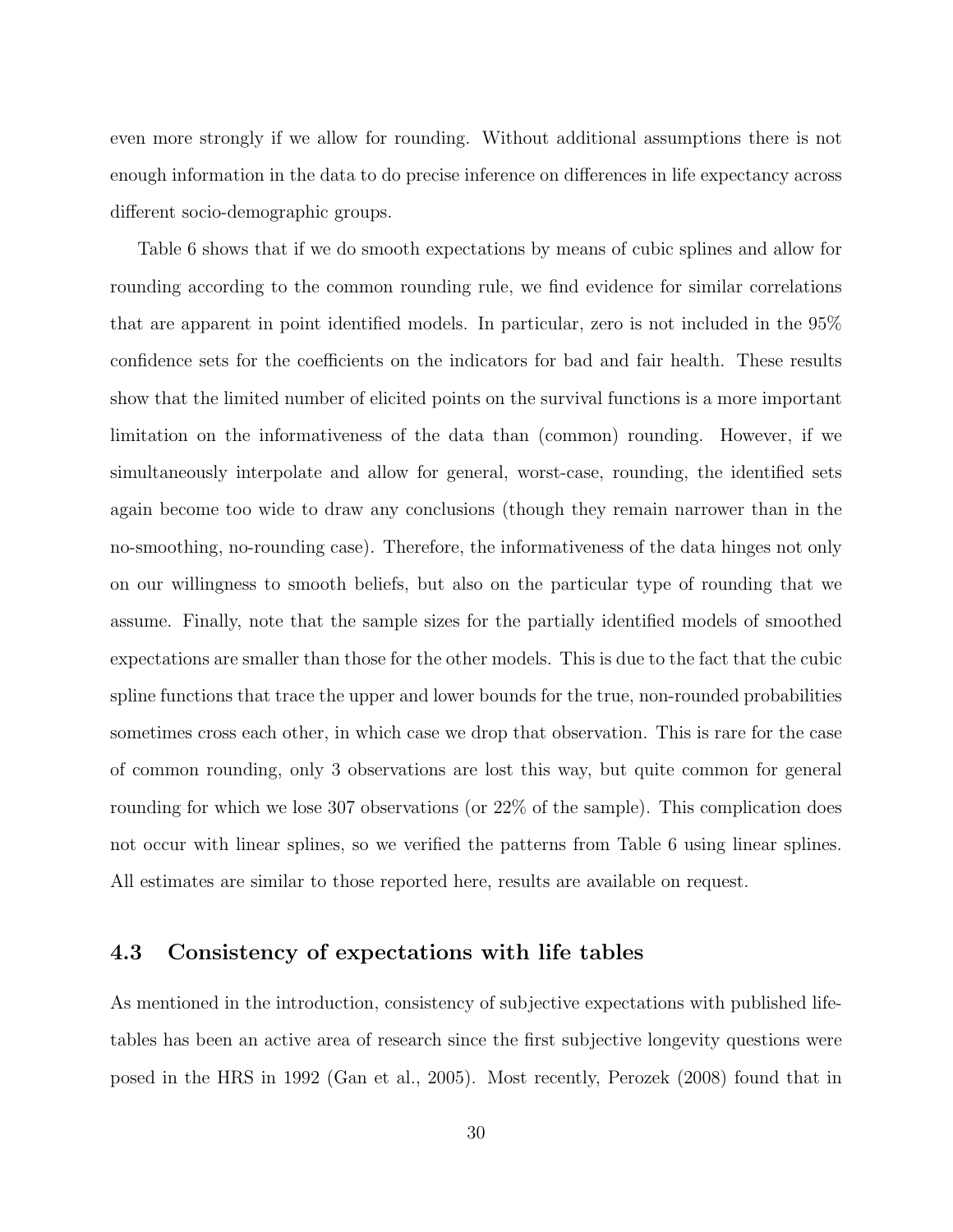the 1992 wave of the HRS women expected to live shorter than the 1992 actuarial forecasts predicted and that these expectations were in line with subsequent downward revisions in forecasts of female life expectancy (though even the most recent forecasts still implied longer life expectancy compared to the expectations). We now investigate the correspondence between the Dutch life tables assembled by Statistics Netherlands, as of December 2010, and subjective expectations. First we look at the point identified life expectancies. Figure 6 presents kernel regressions of subjective life expectancy, computed from cubic splines, and the actuarial forecast. Analogous figures based on Weibull or Gompertz distributions and linear splines are similar and are available upon request. The left panel of Figure 6 shows that for men expectations and actuarial forecasts are very much in line on average: the actuarial tables lie within the 95% confidence interval for the average subjective life expectancy for (almost) all ages. For women, on the other hand, we find that official forecasts are above the 95% confidence interval for all ages between 30 and 70 (see the right graph in Figure 6). Hence, women indeed expect to die significantly younger than the actuarial estimates predict. The size of this difference is large: close to 5 years around the age of 60. Note, however, that these estimates do not take into account missing information between elicited probabilities or rounding.

The top panels of Figure 7 plots 95% confidence bands for subjective remaining life expectancy for men (left graph) and women (right graph). These bands are based on bounds derived without smoothing expectations and span the width from the lower end of the 95% confidence interval for the lower bound on life expectancy to the higher end of the 95% confidence interval for the upper bound. The solid lines are the corresponding predictions from life-tables. Even without rounding, the data for men are consistent with the actuarial forecasts across all ages. Moreover, allowing for rounding does not affect the average bounds much, though the effect is slightly larger at younger ages. The top right graph of Figure 7 contains the same information for women. Contrary to the findings in Figure 6, we cannot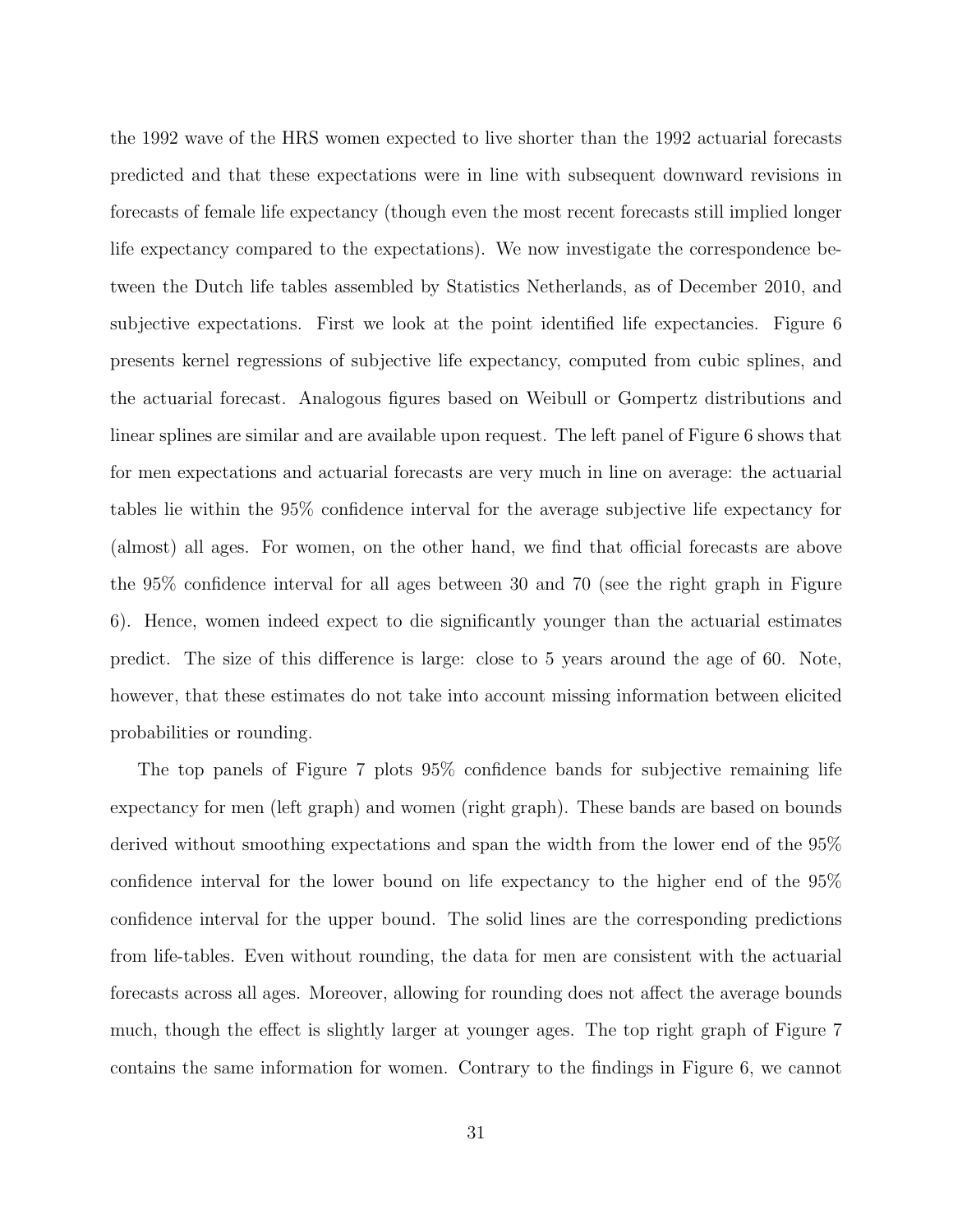

Figure 6: Actuarial forecasts and subjective life expectancy (expectations approximated using cubic splines)

reject that beliefs of women are on average consistent with the life tables once we take into account that we only observe a few points on the subjective survival function. Though we find that the actuarial forecasts from Statistics Netherlands are on the high end of the confidence interval for subjective life expectancy, they are between the bounds that do not allow for rounding. Even around age 60, where Figure 6 indicates that the difference between life tables and expectations is substantial, the non-parametric bounds do not allow us to conclude that the actuarial forecasts are above the average upper bound on subjective life expectancy. When we take rounding into account, the actuarial figures lie well within the interval for all ages. Hence, we conclude that without additional assumptions we cannot reject the hypothesis that expectations are on average consistent with the life tables for both men and women in our sample. Robustness checks indicate that these conclusions remain largely unchanged when we lower the maximum lifespan to 100 years: for men the actuarial forecasts remain well within the subjective bounds for all ages, while for women the actuarial forecasts remain within the  $95\%$  confidence bands if we allow for rounding.<sup>6</sup>

<sup>6</sup>Estimates available upon request.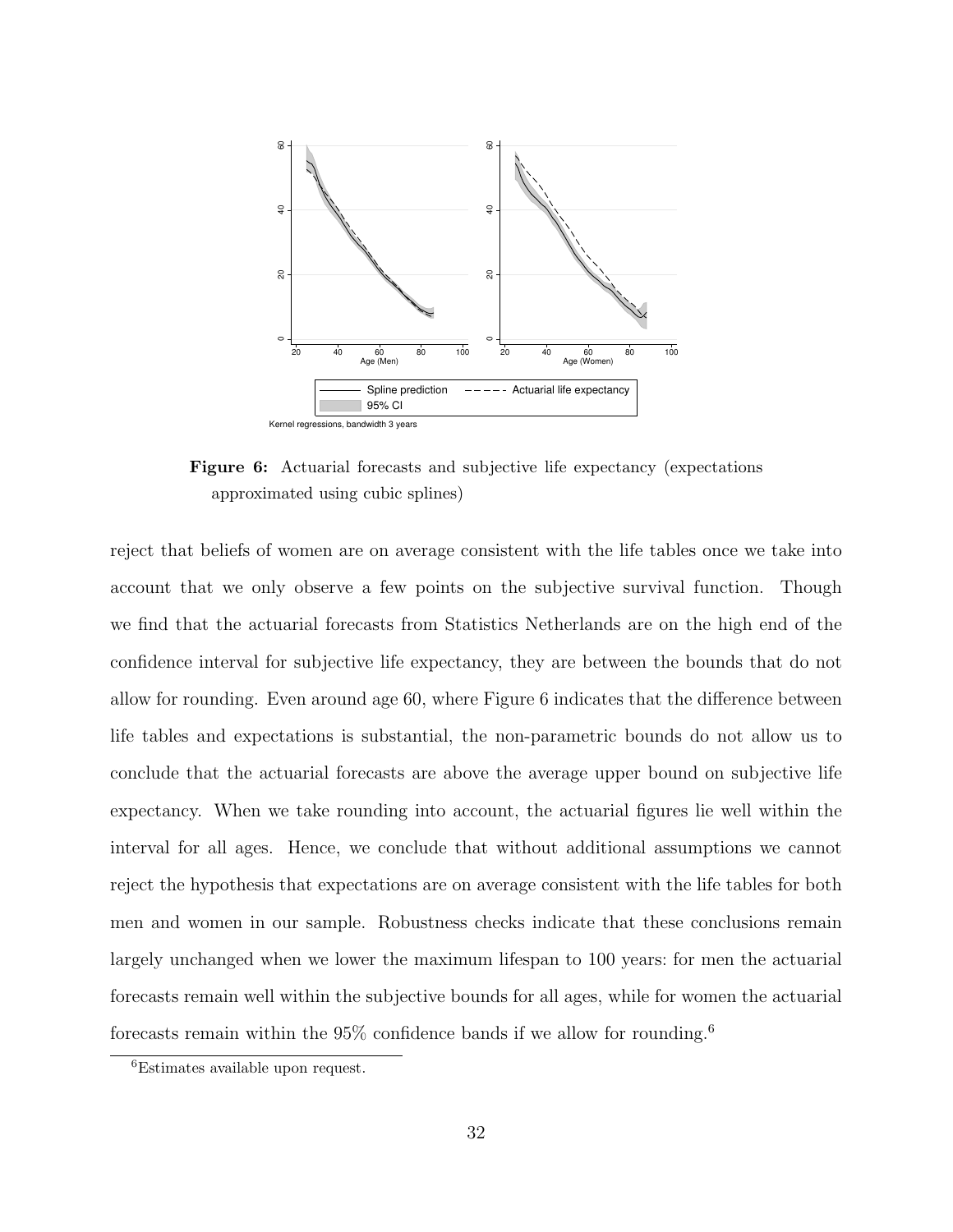

Kernel regressions, bandwidth 3 years.

Figure 7: Non-parametric bounds on life expectancy with (top panels) and without (bottom panels) interpolation between reported probabilities

In the previous sections we have shown that the width of the bounds can be reduced substantially by simultaneously allowing for rounding of the reported probabilities and interpolating expectations between the elicited points on the subjective survival functions. A natural question is whether rounding alone can close the gap between average expectations and the actuarial forecasts for women that is evident in Figure 6. The bottom right graph in Figure 7 shows that common rounding closes the gap for all ages except for 50 to 70 year olds and around the age of 30, for which small differences remain. The more conservative general rounding scheme, on the other hand, removes those discrepancies. Under general rounding, we cannot reject the null hypothesis that the average upper bound of the intervals is equal to the corresponding life table forecast for any age. The same conclusions emerge if we approximate expectations by means of linear splines.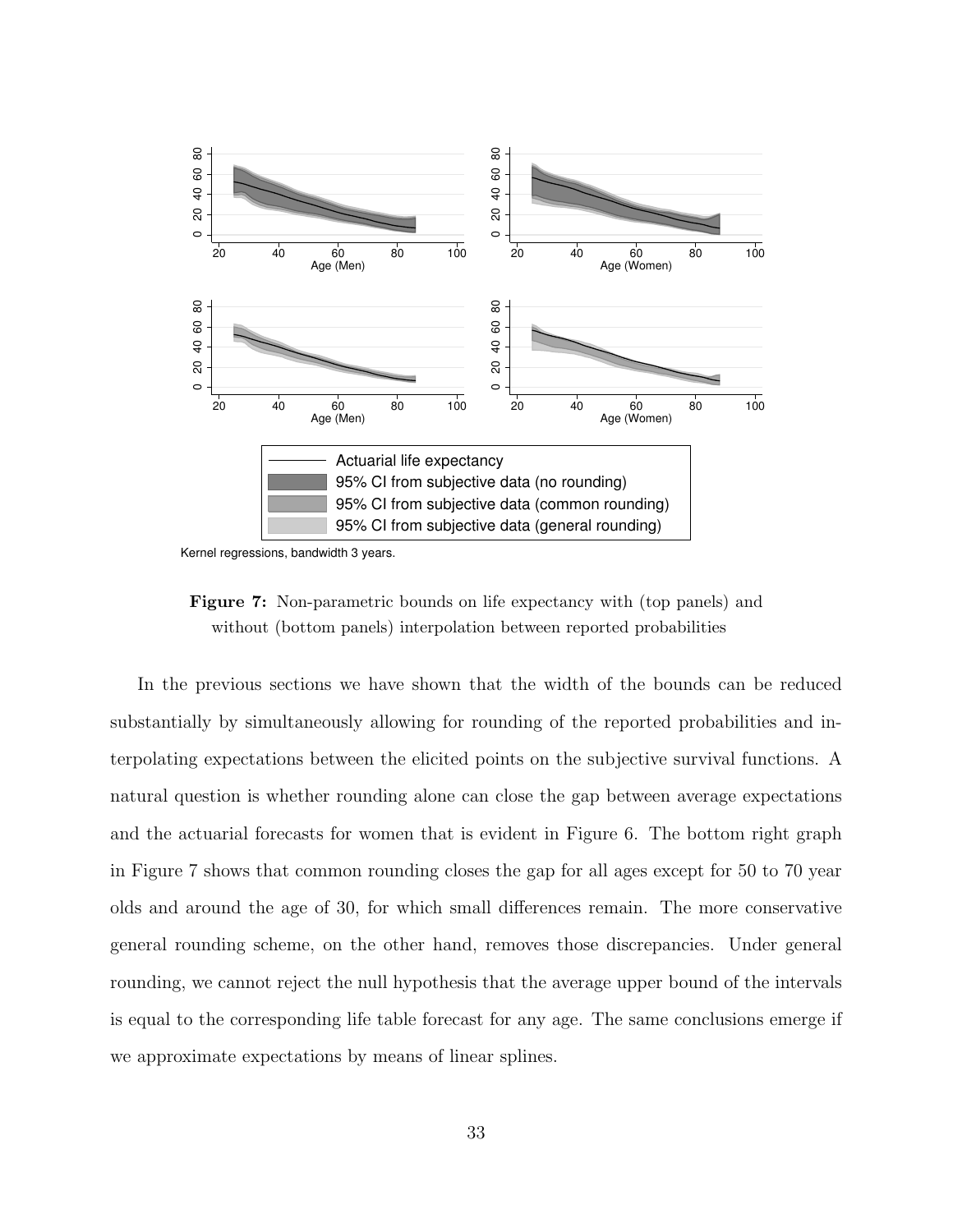## 5 Conclusion

When investigating the subjective expectations held by survey respondents, researchers usually point identify beliefs by means of parametric specifications for expectations or nonparametric interpolation between data points (e.g. Dominitz and Manski, 1997; Dominitz, 1998; Perozek, 2008; Kutlu and Kalwij, 2012; Bellemare et al., 2012). Building on the work of Manski (2003); Engelberg et al. (2009); and Manski and Molinari (2010), we analyze what can be learned about subjective life expectancy under weaker assumptions. In particular, we propose two methods to partially identify expectations, constructing identified sets within which subjective survival functions must fall to be consistent with the data. The first is a "worst-case" scenario in which we neither assume a functional form for expectations nor do we interpolate between the elicited points on the subjective survival functions. We show that this procedure can easily be generalized to allow for rounding of the subjective probabilities reported in surveys. The second approach focuses exclusively on the ambiguity in the data that is due to rounding of the reported probabilities. This method interpolates expectations between the elicited points, which in combination with an assumed rounding scheme yields identified regions for expectations that are much narrower than those that do not interpolate. Both methods we propose construct bounds on relevant aspects of beliefs.

Our application concerns mortality expectations from a representative sample of Dutch adults. We find that subjective life expectancies are similar regardless of whether we approximate expectations by parametric models or by (linear or cubic) spline interpolation: correlations between the resulting life expectancies are above 0.98.

If we do not interpolate expectations between elicited points on the survival functions, the bounds on life expectancy are too wide to be informative. In particular, models for intervalcensored dependent variables fail to corroborate the associations between life expectancy and the covariates *age* and *health* that are highly statistically significant in non-censored models. Rounding makes the intervals even less informative. However, if we do smooth survival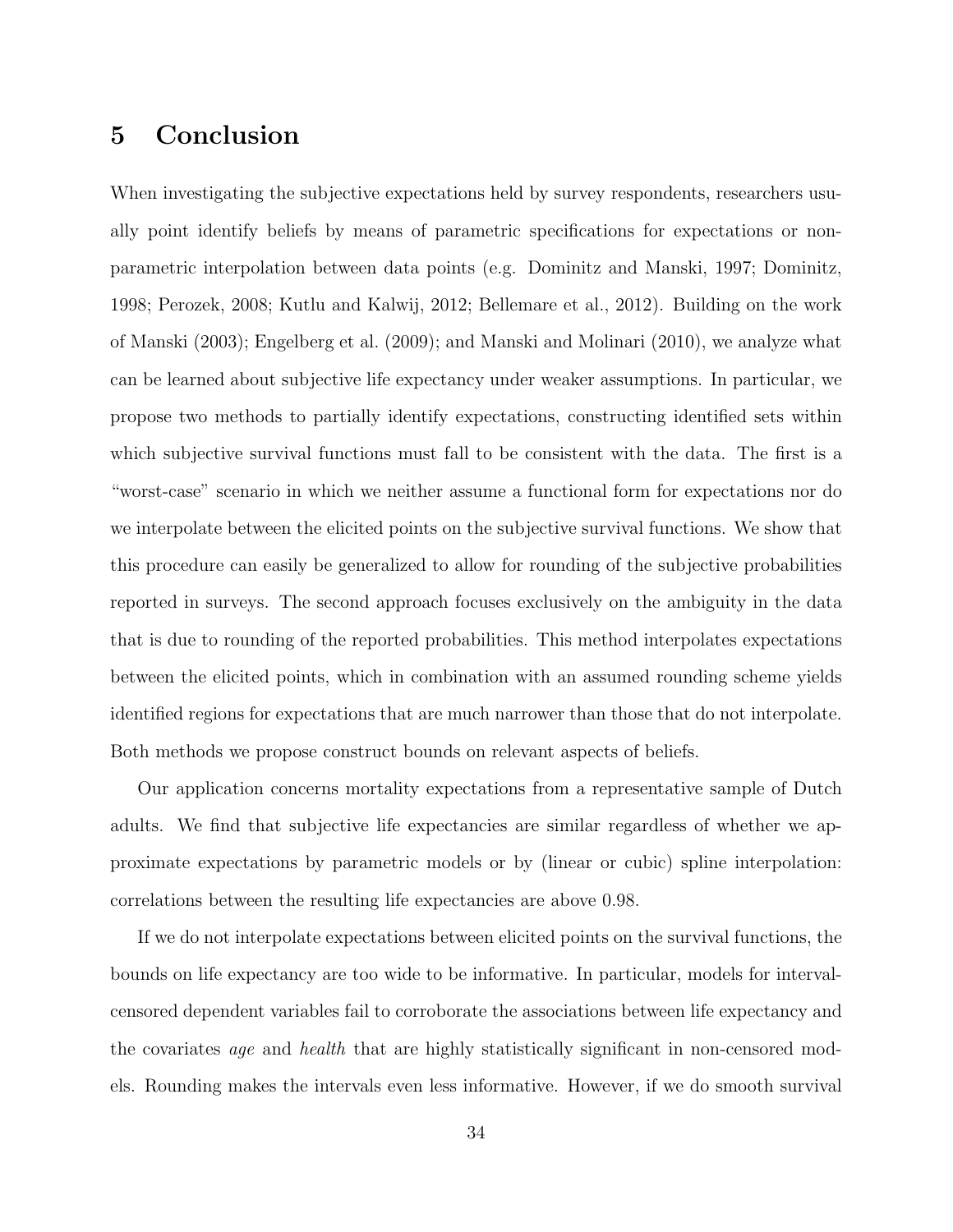functions between observed points, the intervals can be narrowed enough to allow for useful inference. Under the assumption that all probabilities reported by a given respondent are rounded to the same extent, the same assumption made by Manski and Molinari (2010), partially identified models show the same patterns that emerge from point identified models. Allowing for more conservative rounding, every probability is rounded to the maximum extent, again yields wide and uninformative intervals.

We match our subjective life expectancies to life tables constructed by Statistics Netherlands. If we point identify expectations, either parametrically or non-parametrically, we confirm for the Netherlands the finding from Perozek (2008) that women in the US expect to live shorter on average than the published life-tables predict. The difference is largest around the age of 60. Men, on the other hand, have expectations that are on average in line with the actuarial forecasts. The bounds on life expectancy do not allow us to reject that beliefs held by men are consistent with life-tables in the aggregate, regardless of whether or not we interpolate between data points. In contrast to the case in which we point identify expectations, we can no longer reject that expectations of women are consistent with the forecasts if we do not smooth expectations. This emerges even starker if we allow for rounding in the reported probabilities. If we interpolate expectations and simultaneously allow for common rounding, expectations of women are inconsistent with the life tables around the ages of 30 and 60 (the size of the remaining difference is much smaller). If we allow for the more conservative rounding scheme that does not impose common rounding, we cannot reject consistency of women's expectations with actuarial forecasts for any age.

The general idea that emerges from this paper is that it is possible to learn about subjective expectations without imposing parametric restrictions on beliefs or even point identifying them. The methods we propose are sufficiently flexible to take into account rounding issues that are relevant for survey data of many types. Moreover, they can be combined with plausible assumptions on beliefs to allow more precise inference that remains less restrictive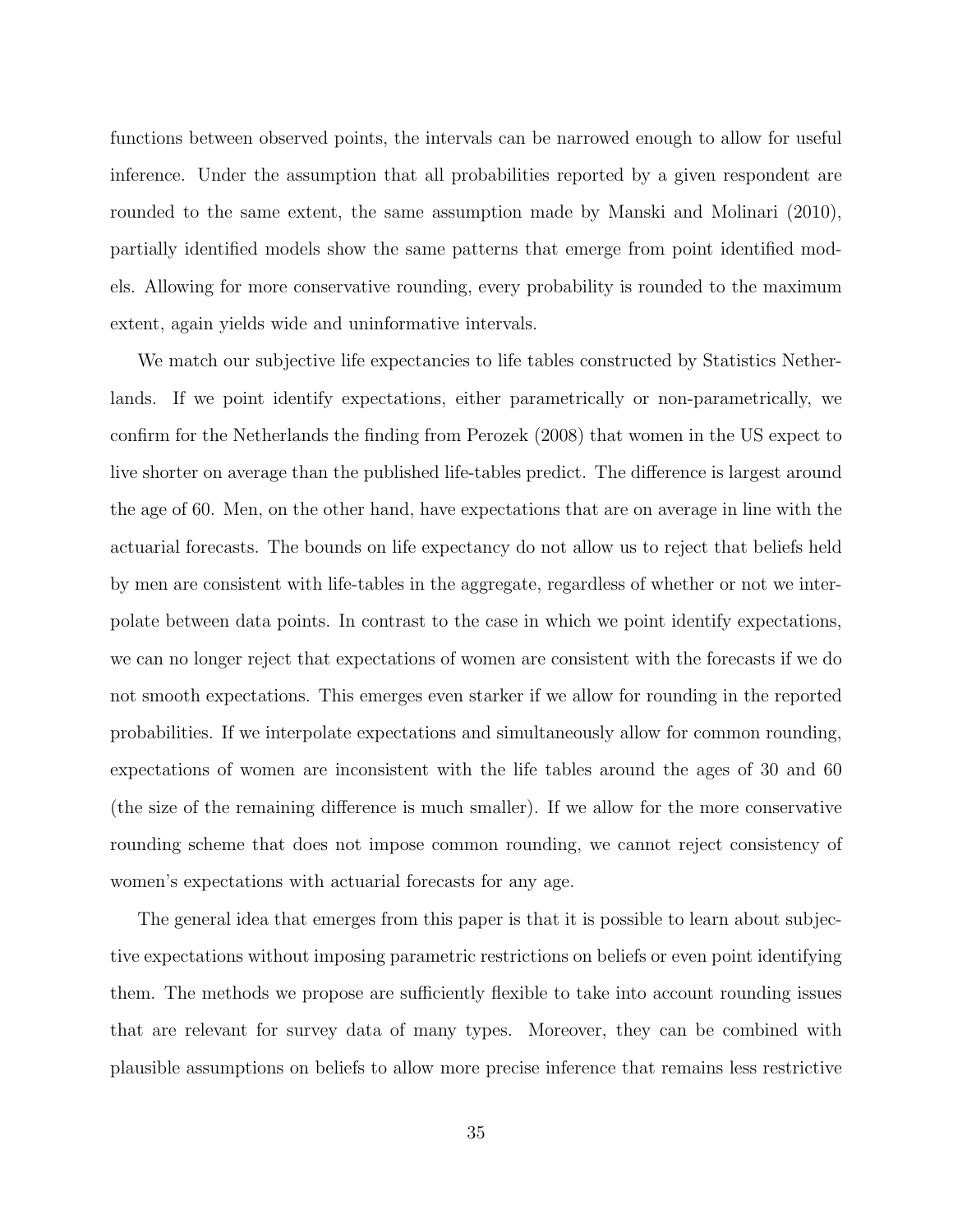than fully characterizing expectations by parametric distributions. Our partial identification framework yields new insights into the influence of parametric assumptions on the analysis of this important and increasingly popular type of data.

## References

- Bellemare, C., Bissonnette, L., and Kröger, S. (2012). Flexible approximation of subjective expectations using probability questions: an application to the investment game. Journal of Business and Economic Statistics, 30(1):125–131.
- Bellemare, C., Kröger, S., and Van Soest, A. (2008). Measuring inequity aversion in a heterogeneous population using experimental decisions and subjective probabilities. Econometrica, 76(4):815–839.
- Beresteanu, A. and Molinari, F. (2008). Asymptotic properties for a class of partially identified models. Econometrica, 76(4):763–814.
- Beresteanu, A., Molinari, F., and Steeg Morris, D. (2010). Asymptotics for partially identified models in STATA. Stata code for BLP on interval data.
- Bissonnette, L., Hurd, M. D., and Michaud, P.-C. (2011). Individual survival curves combining subjective and actual mortality risks. PhD thesis, Tilburg University. Appeared in PhD thesis titled "Essays on Subjective Expectations and Stated Preferences".
- De Bresser, J. and Van Soest, A. (2013a). Retirement expectations and satisfaction with retirement provisions. Forthcoming in Review of Income and Wealth.
- De Bresser, J. and Van Soest, A. (2013b). Survey response in probabilistic questions and its impact on inference. Journal of Economic Behavior and Organization, 96(December 2013):65–84.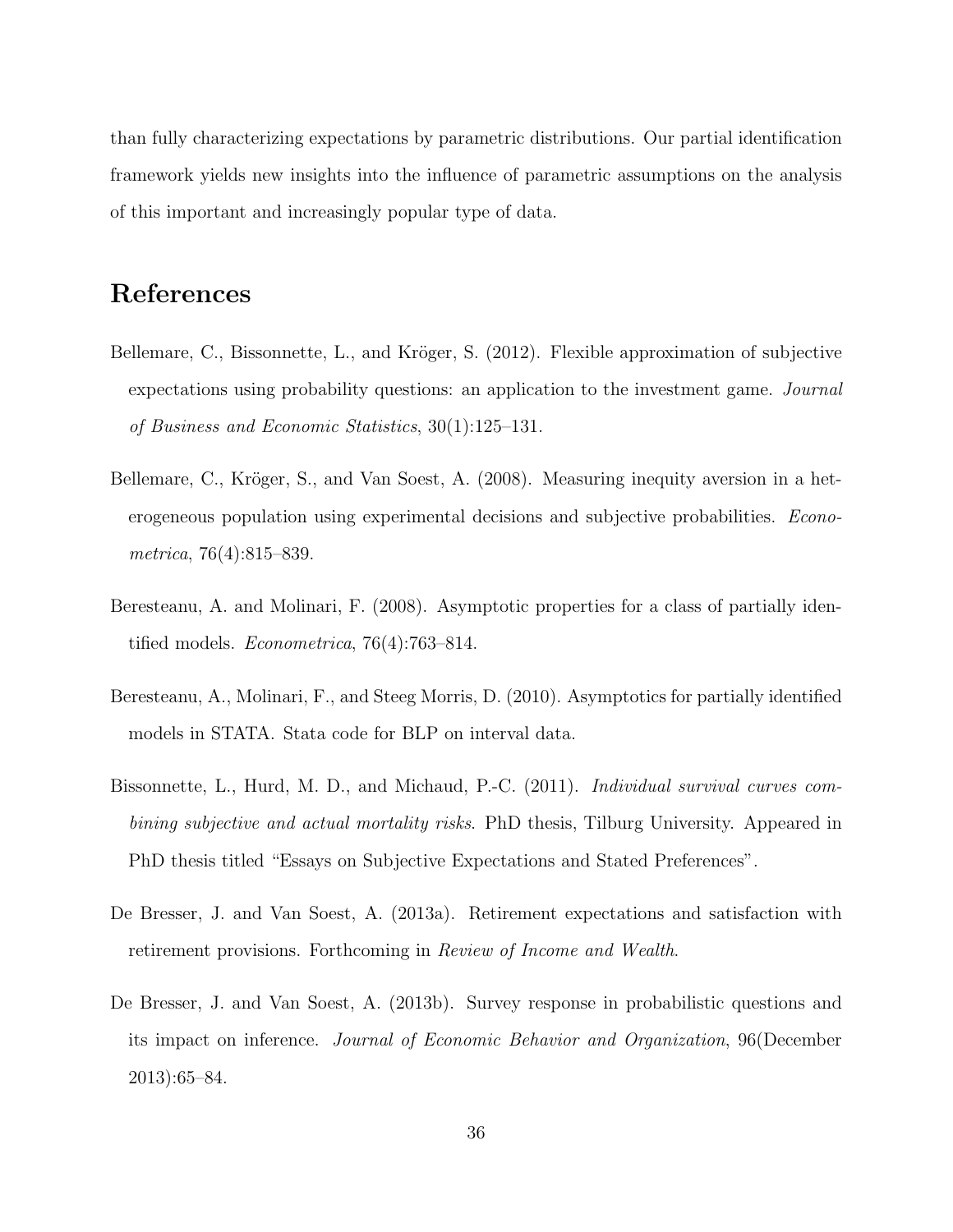- Dominitz, J. (1998). Earnings expectations, revisions and realizations. *Review of Economics* and Statistics, 80(3):374–388.
- Dominitz, J. and Manski, C. F. (1997). Using expectations data to study subjective income expectations. Journal of the American Statistical Association, 92(439):855–867.
- Dominitz, J. and Manski, C. F. (2006). Measuring pension benefit expectations probabilistically. *Labour*,  $20(2):201-236$ .
- Engelberg, J., Manski, C. F., and Williams, J. (2009). Comparing the point predictions and subjective probability distributions of professional forecasters. Journal of Economic and Business Statistics, 27(1):30–41.
- Gan, L., Hurd, M. D., and McFadden, D. L. (2005). Individual subjective survival curves. In Wise, D. A., editor, *Analyses in the economics of aging*. University of Chicago Press, Chicago.
- Hurd, M. (2009). Subjective probabilities in household surveys. Annual Economic Review, 1:543–562.
- Hurd, M. and McGarry, K. (1995). Evaluation of the subjective probabilities of survival in the Health and Retirement Study. The Journal of Human Resources, 30(Special Issue on the Health and Retirement Study: Data Quality and Early Results):S268–S292.
- Hurd, M. and McGarry, K. (2002). The predictive validity of subjective probabilities of survival. The Economic Journal, 112(482):966–985.
- Hurd, M., Smith, J. P., and Zissimopoulos, J. M. (2004). The effects of subjective survival on retirement and social security claiming. Journal of Applied Econometrics, 19(6):761–775.
- Imbens, G. and Manski, C. F. (2004). Confidence intervals for partially identified parameters. Econometrica, 72(6):1845–1857.